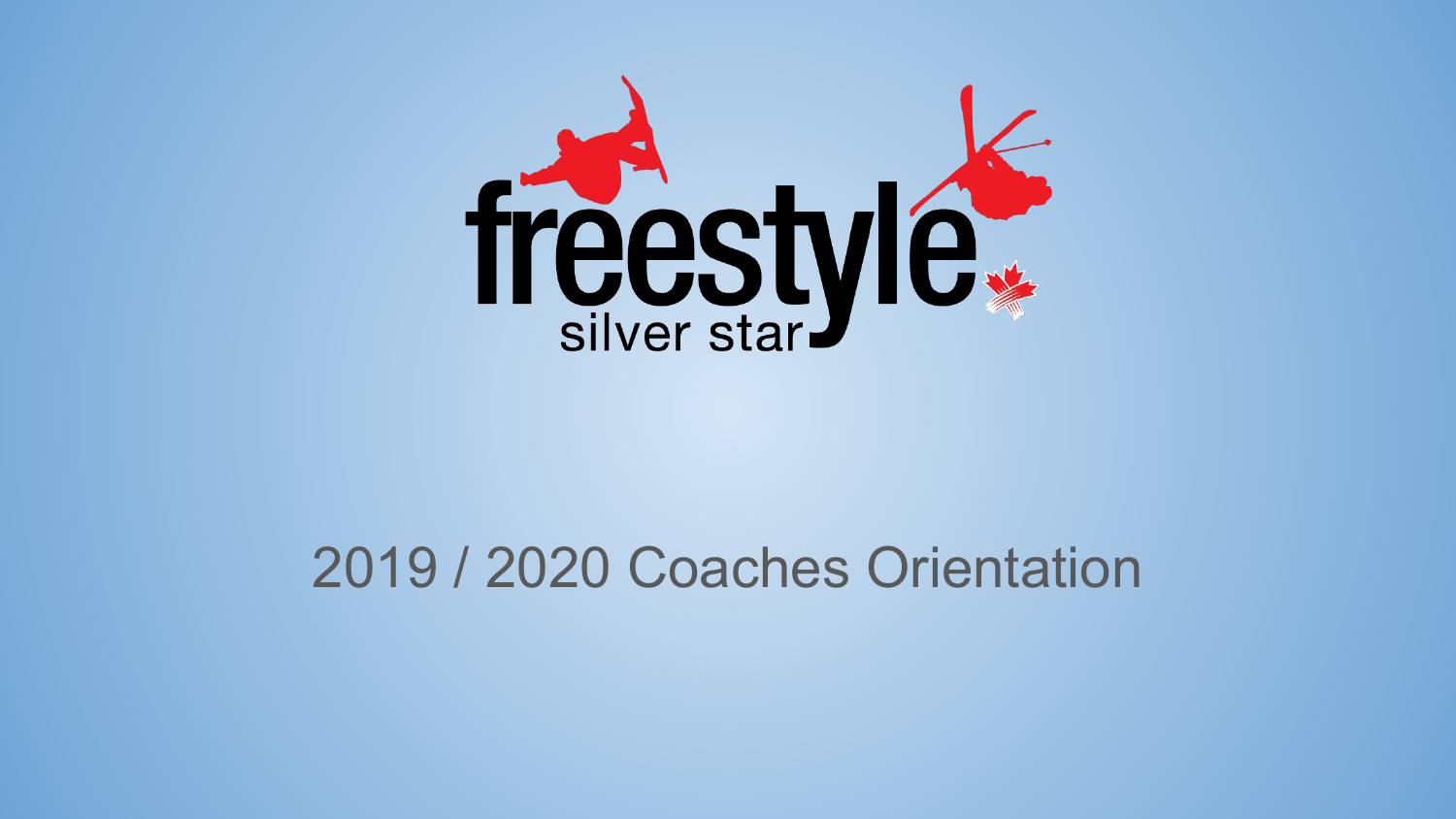#### **Contents**

- Ice-breaker
- Feedback from last year
- Our Team
- Vision, Mission, Code of Conduct
- **•** Coaching Requirements
- Rules and Expectations coaches contribute
- Safety coaches contribute
- **•** Session Planning
- **•** Evaluations
- Brad Swanson Coaching for success. Intrinsic vs external motivation
- Times
- Wrap Up
- FZ / GT

# silver star-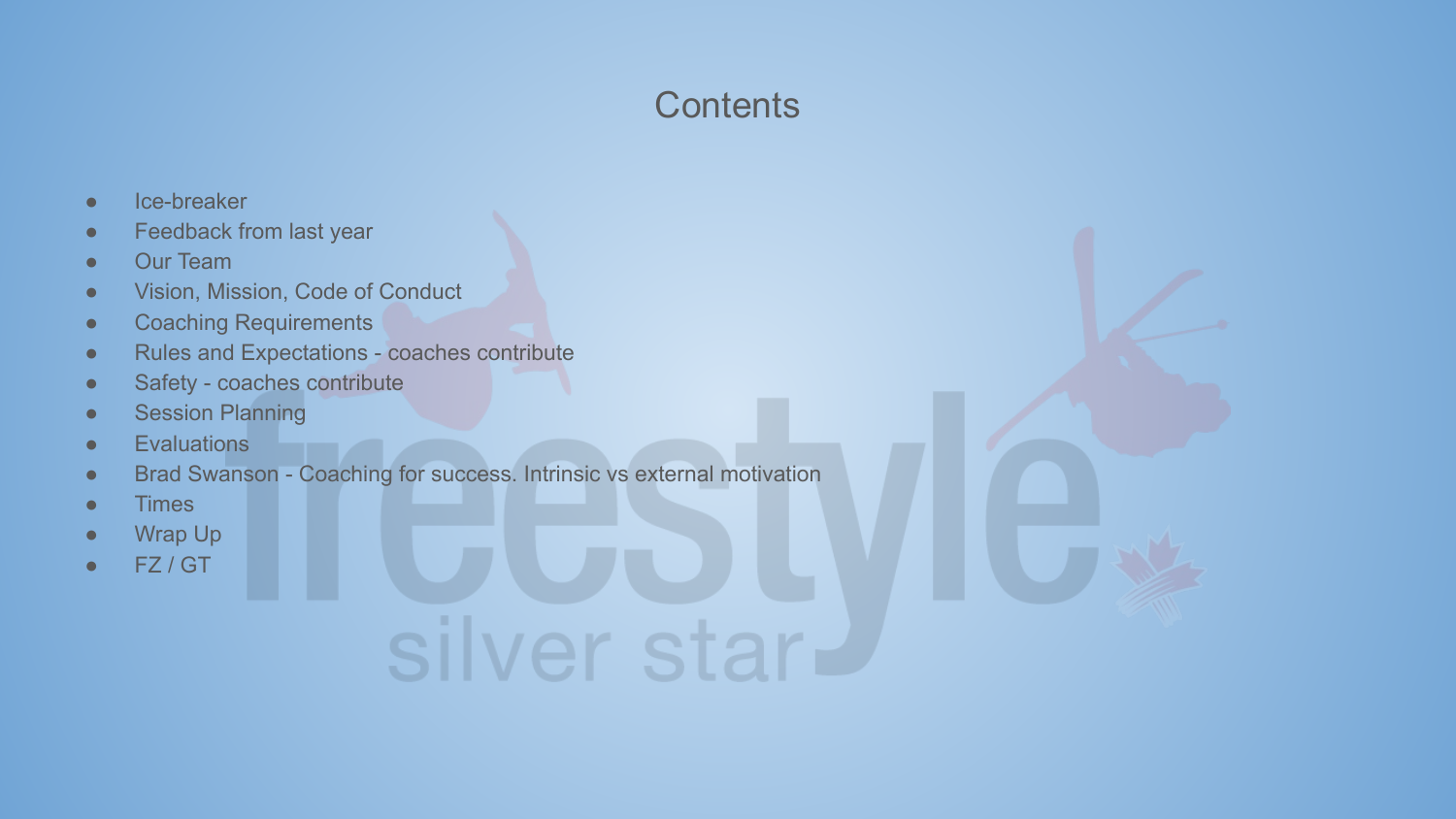### Comments from last season...

#### Parents: What were you hoping to gain from the Club?

15 responses



#1 More social **Interactions** 

#1 Life lessons, Role models and mentorship through sports

#2 For my child to learn to ski really well

#3 My child is learning tricks I can't teach, I need them to learn in a safe environment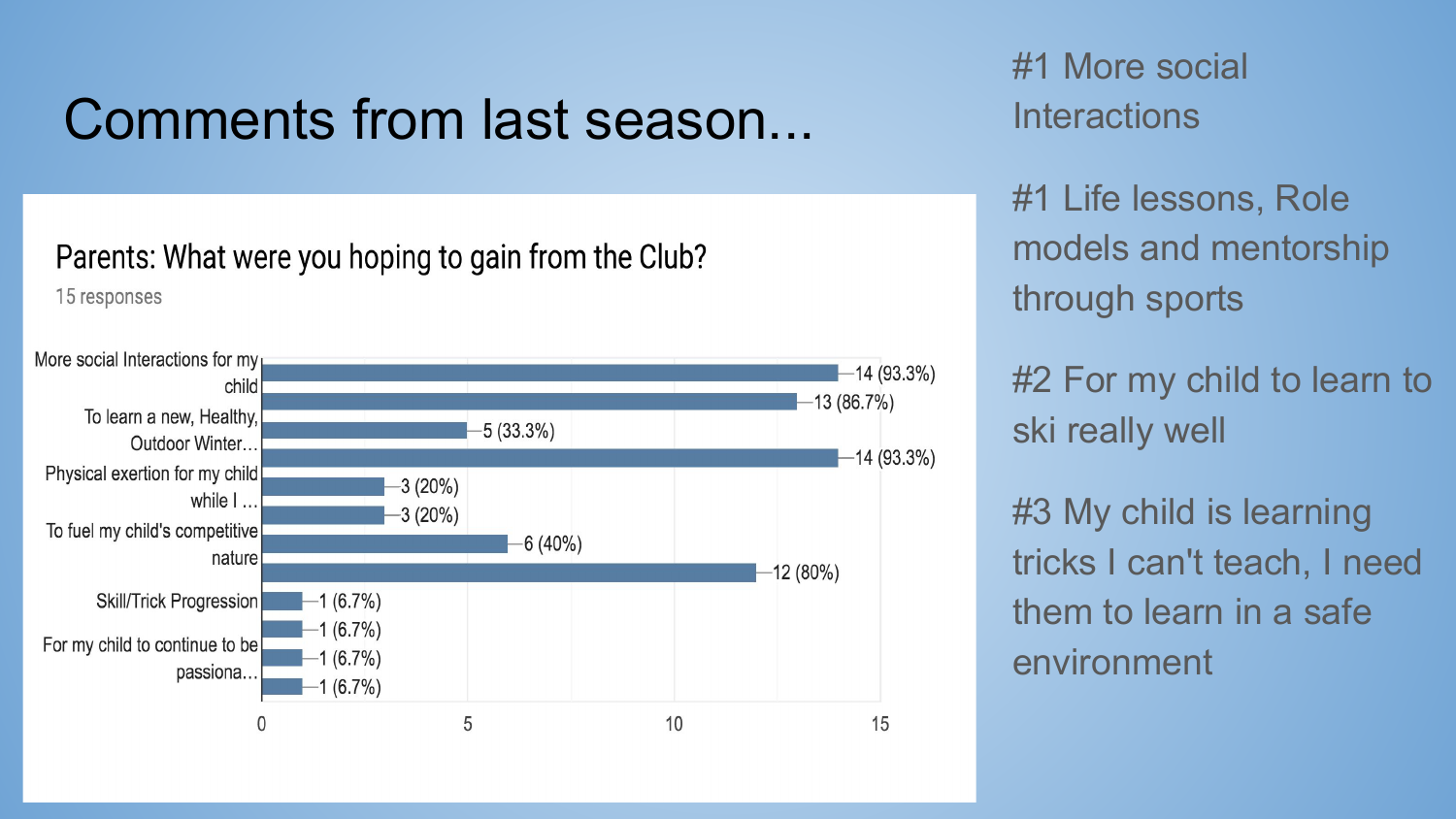#### Constructive comments for the coaches..

A half way season update on progress via email or other format would be nice. Having said that he is always available and approachable for feedback

Better communication with parents about athlete progression and development.

be a bit more strict

Athlete:Ski the backside more

Eric was great coach for Leo's first season

No we love Talia

Nope. We had a great time with Shane!

no

Maddex says no

Nothing

Better communication of lesson plans and skills they are working on; more skill-specific work; always being with the group even when just lapping the airsite (for example) when kids are at a younger age (9 and below) for safety; re-assessing goals with each athlete throughout the

season (what are they accomplishing? what needs work?)

Feedback on how our son is doing or what he can work on more skill wise.

The planning and communication was great this year.

Communicating with parents could be improved upon

It would be great to get photos or videos next year if at all possible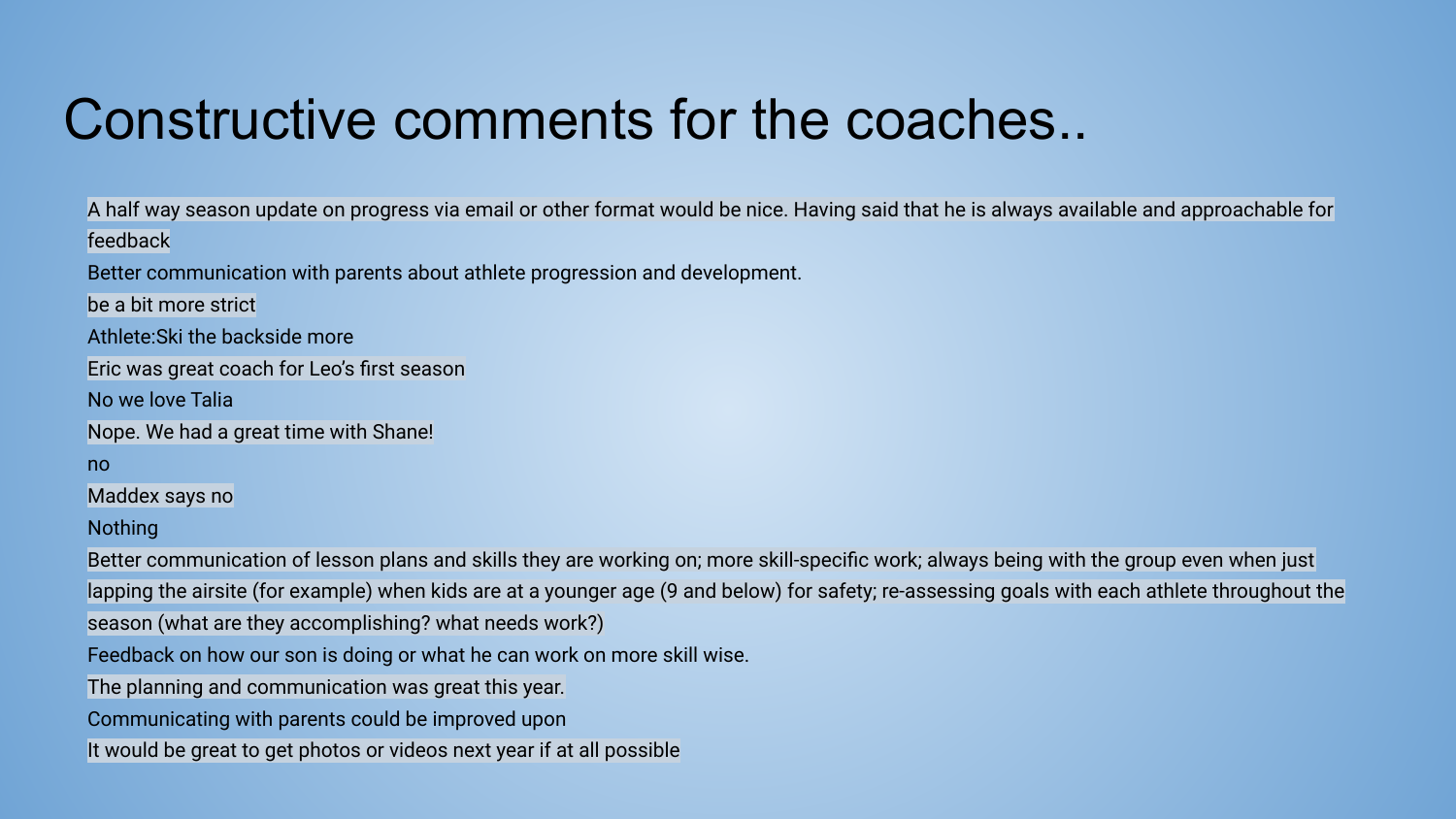## What's funny about your coaches?

He always falls on the first run He's Mr Serious she crashes sometimes! Saying: Grayson's dad needs to work on his landings (after he crashed on a jump) He burps really loud She loves candy His moustache **G** He died on a easy jump He is just funny She is just funny and fun He can't do a double backflip Tells jokes with us. He's pretty serious When he falls he makes me laugh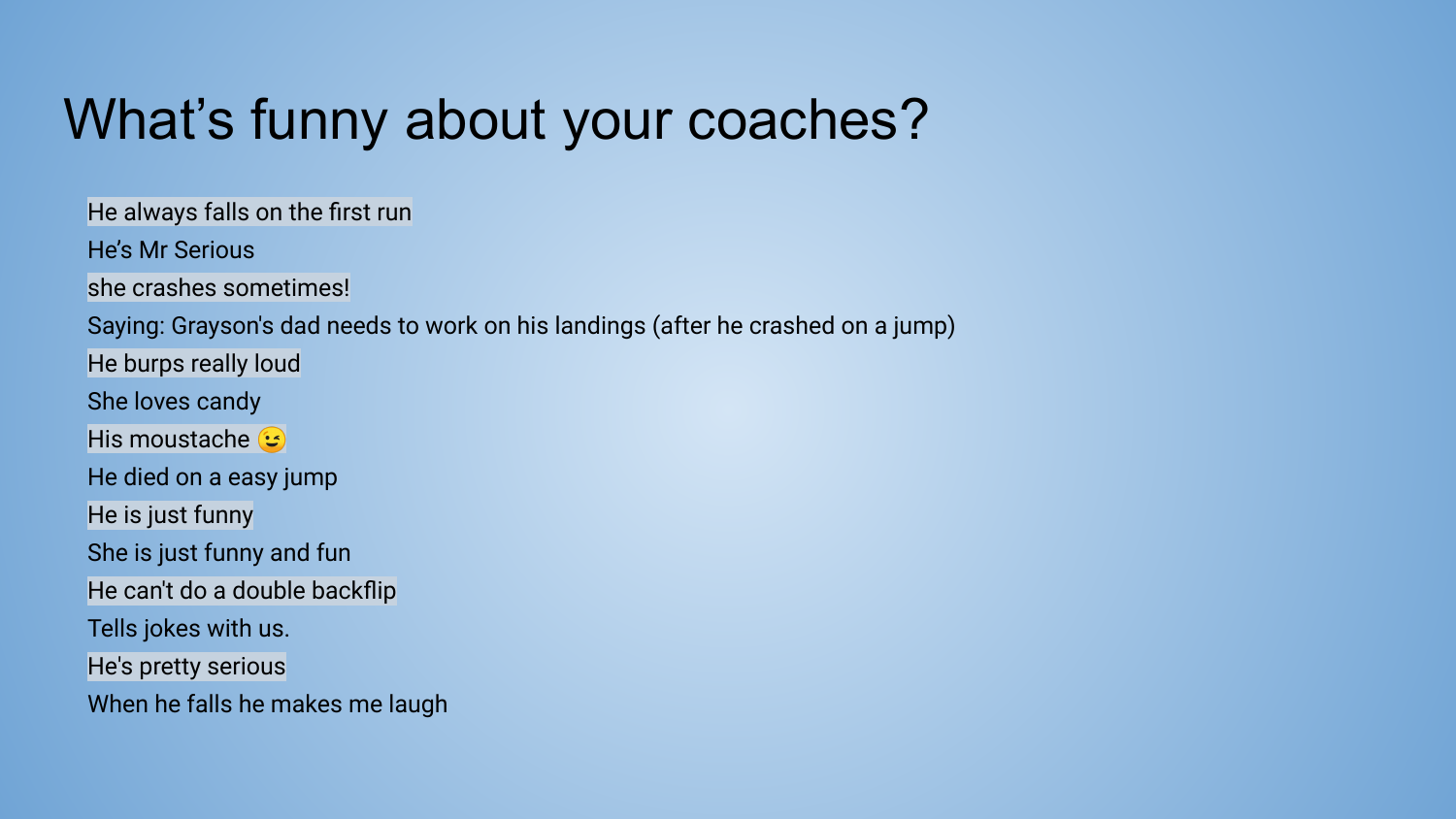#### How do you think we (the club) can make things even better?

Our first year and we think club running really well

Very happy with the club overall. The club provides lots of opportunity for the kids in all freestyle disciplines.

music and lunch at the air site

Priority lift access for athletes

Generally we only saw improvements, and really enjoyed it

no

Possible mid season evaluation

Mid season report

Clearly defining levels and their criteria so athletes and parents know what to they need to work on to progress to the next level; evaluating athletes skill levels prior to being selected for the next level; have appreciated the improved communications and organization and new elements of the programs (i.e., comp simulations, skills assessments) and look forward to more in that positive direction; hope to see more structure and thought put into the passports the kids receive at the end of the season Offer Friday skiing

Teach kids to be respectful on the ski hill (ie: respect other skiers, look up hill before shooting onto a run, being polite, encouraging) Limiting the emails somehow

Continue with great communication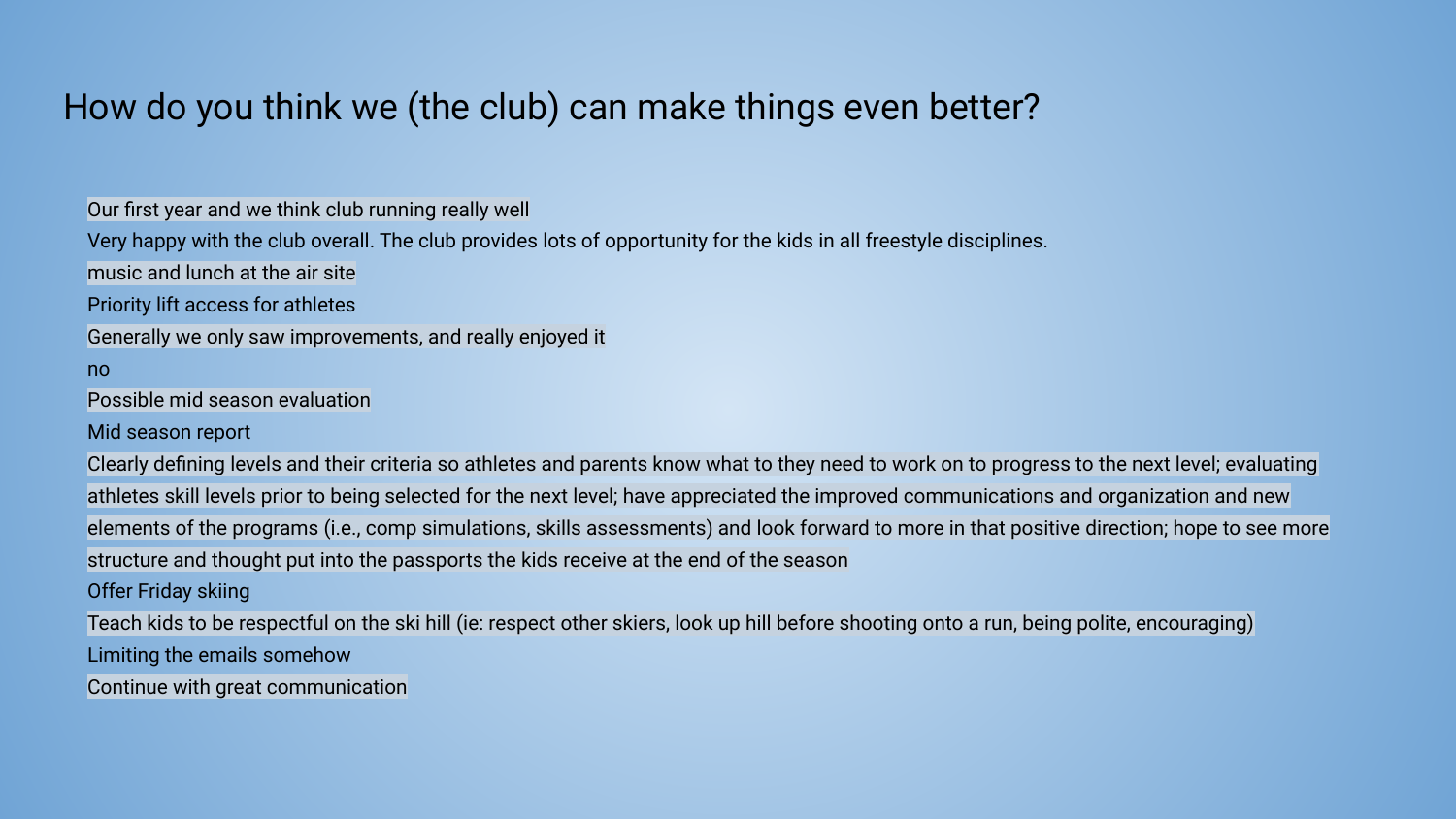Ice breaker questions (pick 2)

Why are you a coach? What makes a good coach? Why is coaching so awesome?? Others - What's 1 thing you learned this summer that will benefit your coaching?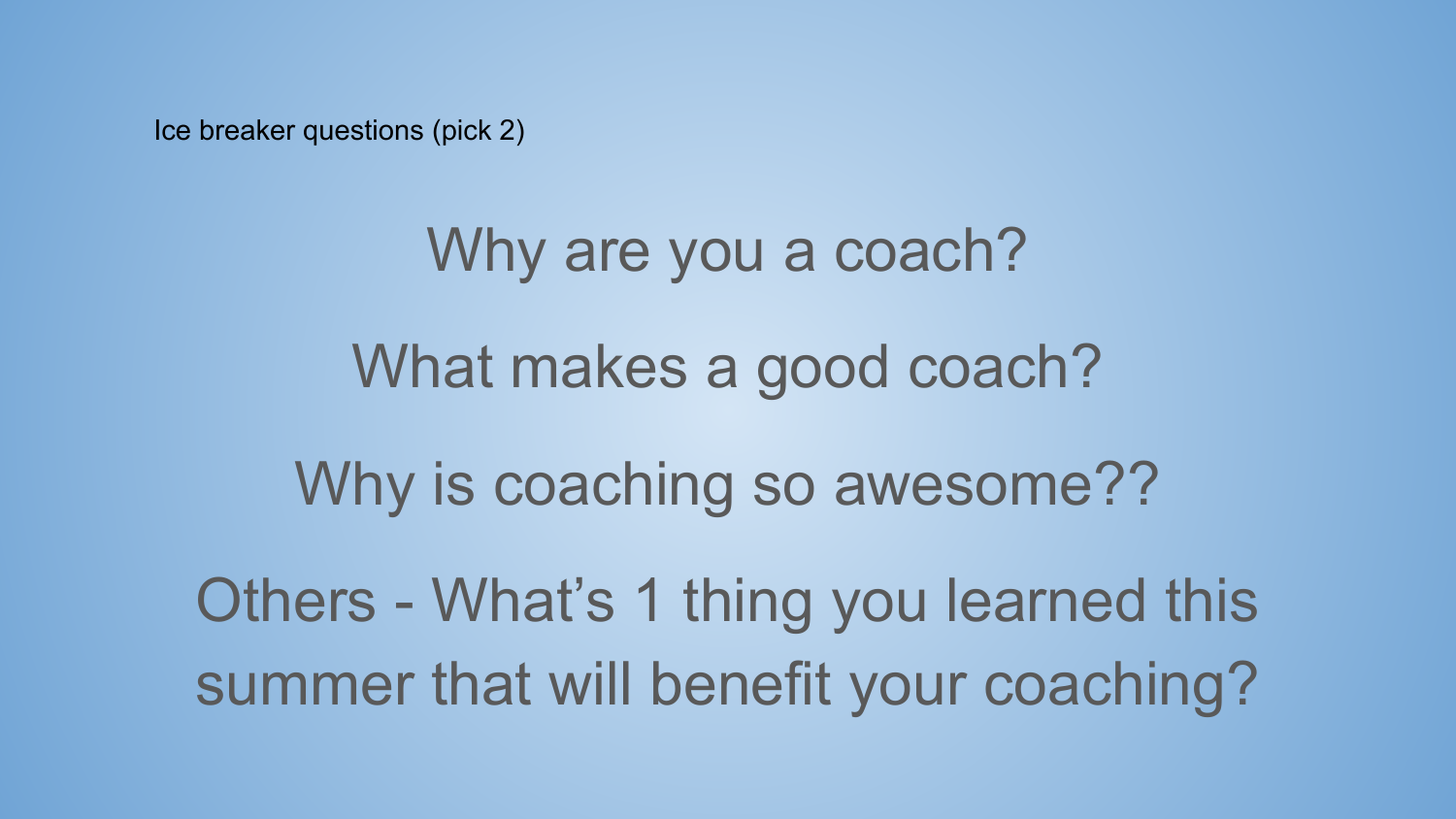Coaches impact people's lives…

Our Club

Shaping our youth + pushing the sport

Technical Skiing Skills

Practical Coaching Skills

Life Skills - Great Athletes, Great Peoplesilver star-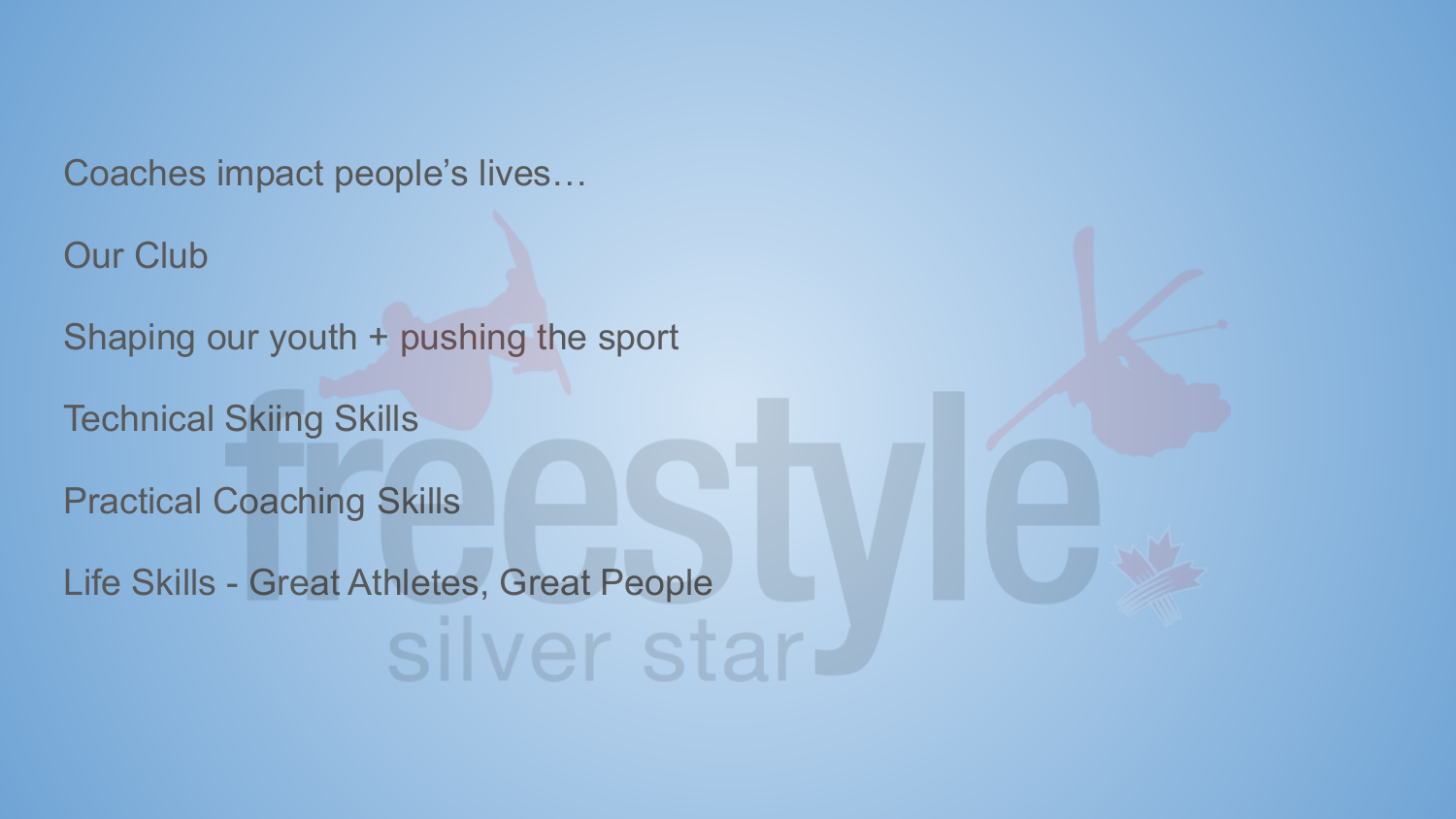#### Our Team

Ryan - El Presidente

Wade - Overall Big Cheese / Program Director / Fundamentalz

silver star-

Svin - FZ / Gteam / Big Mtn / Events

Crispin - Snowboard

Laura - GTeam / Girlstylerz Program Coordinator

Hayden P - Comp Team

??? - DTeam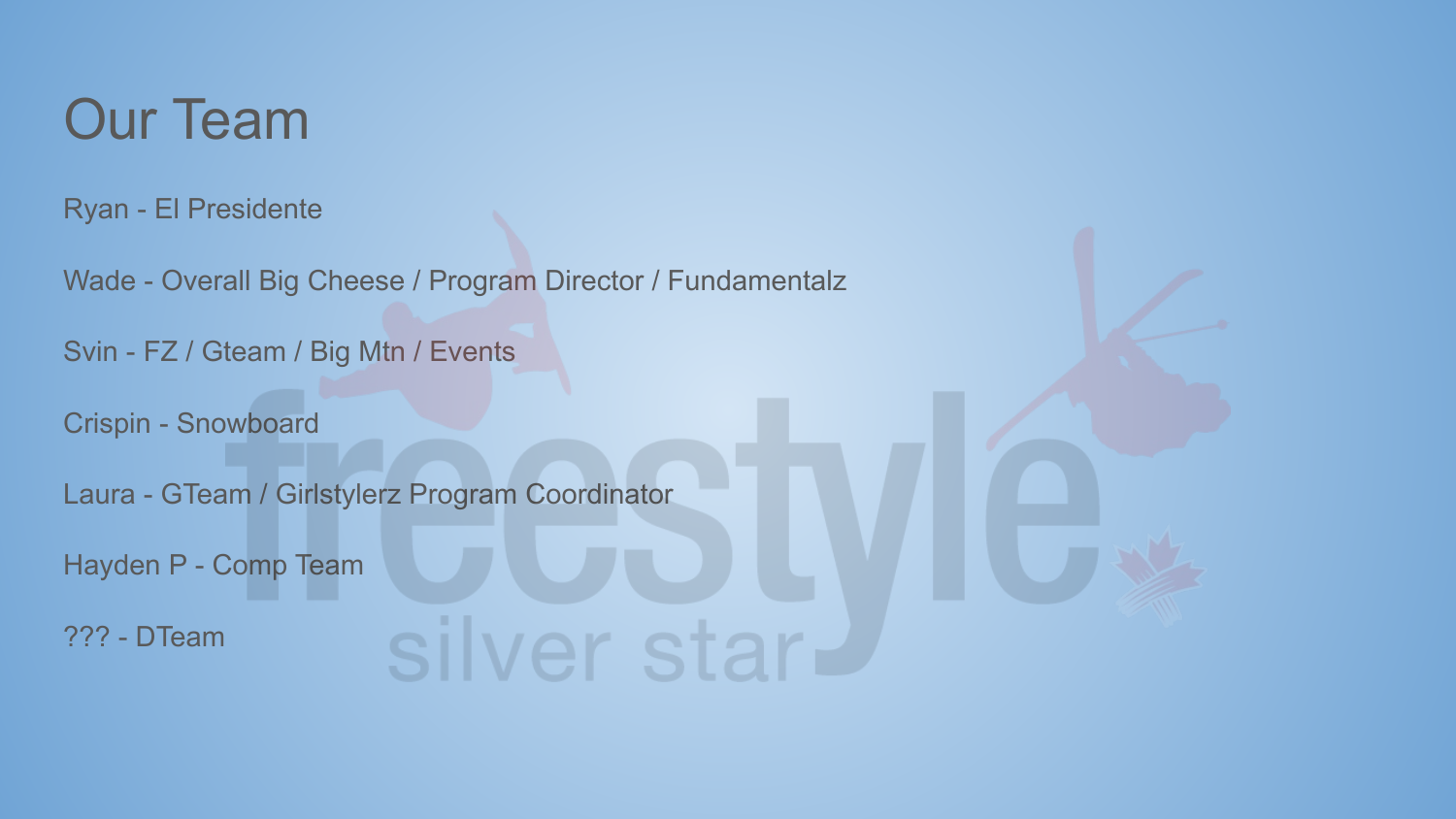#### Vision

Silver Star Freestyle Ski and Snowboard Club believes in developing youth in the Freestyle Culture of having safe, supportive, respectful fun that embraces a positive learning and teaching environment.

Through genuine engagement with our business and community partners we will continue to grow our programs and enrollment.

Our goal is to inspire youth to become life-long skiers, riders, coaches and judges who value family, the outdoors, sport, healthy competition while producing top level athletes ready to compete on the Provincial, National and Olympic stage.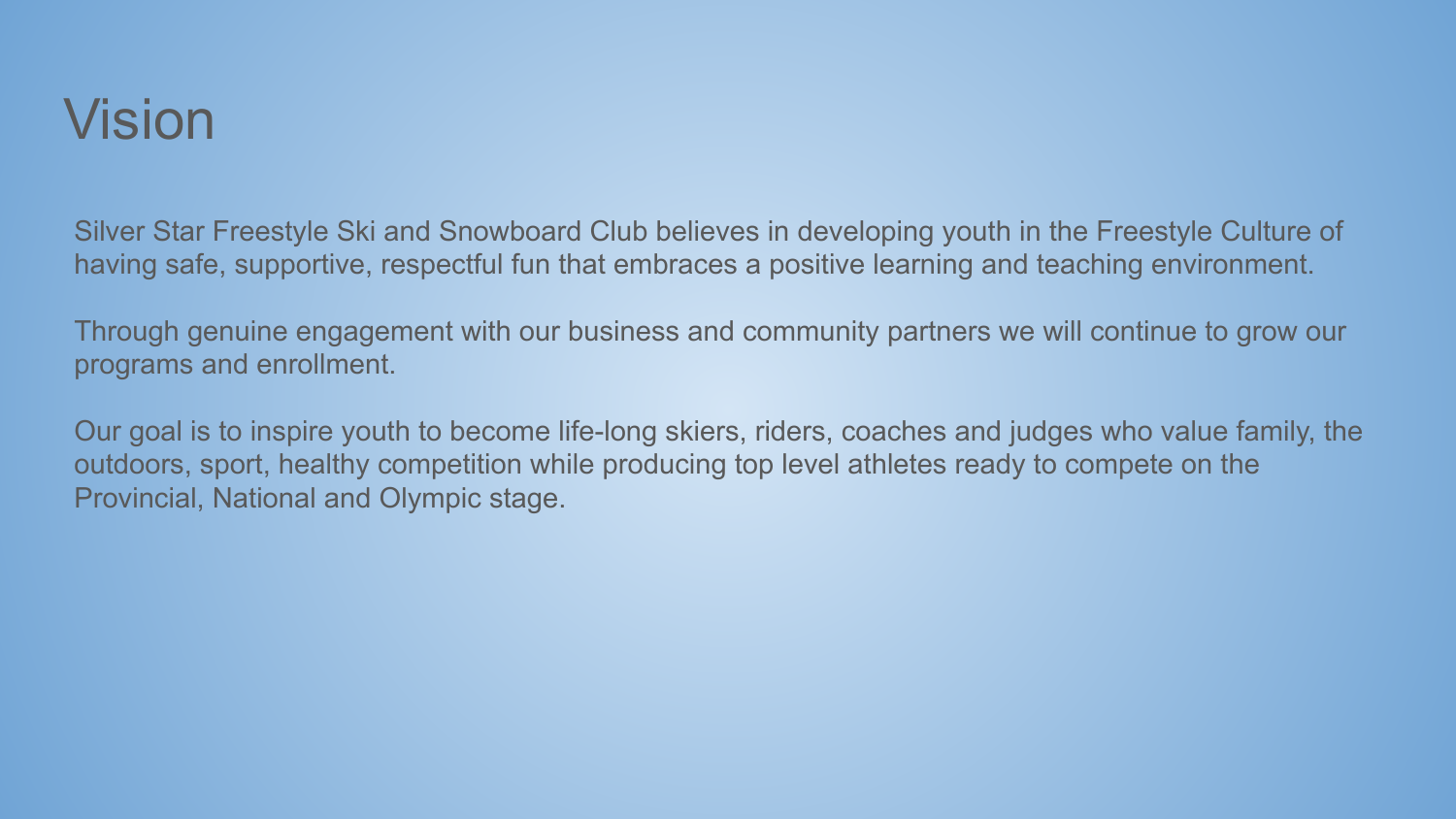#### Mission/Purpose:

- To deliver highest quality Freestyle training programs and services to the SS Freestyle athletes.
- To grow the sport of freestyle skiing and snowboarding through increased enrollment in club programs.
- To engage youth in Freestyle skiing and snowboard for life in a safe and fun environment.
- To prepare and send competitive athletes to BC, Canadian, and International competitions.
- To develop, mentor, and supply Freestyle Canada with future coaches.
- To maintain and deliver the best Freestyle programs and training facilities for its members.
- To embed and celebrate the passion for the sport of freestyle in our young athletes.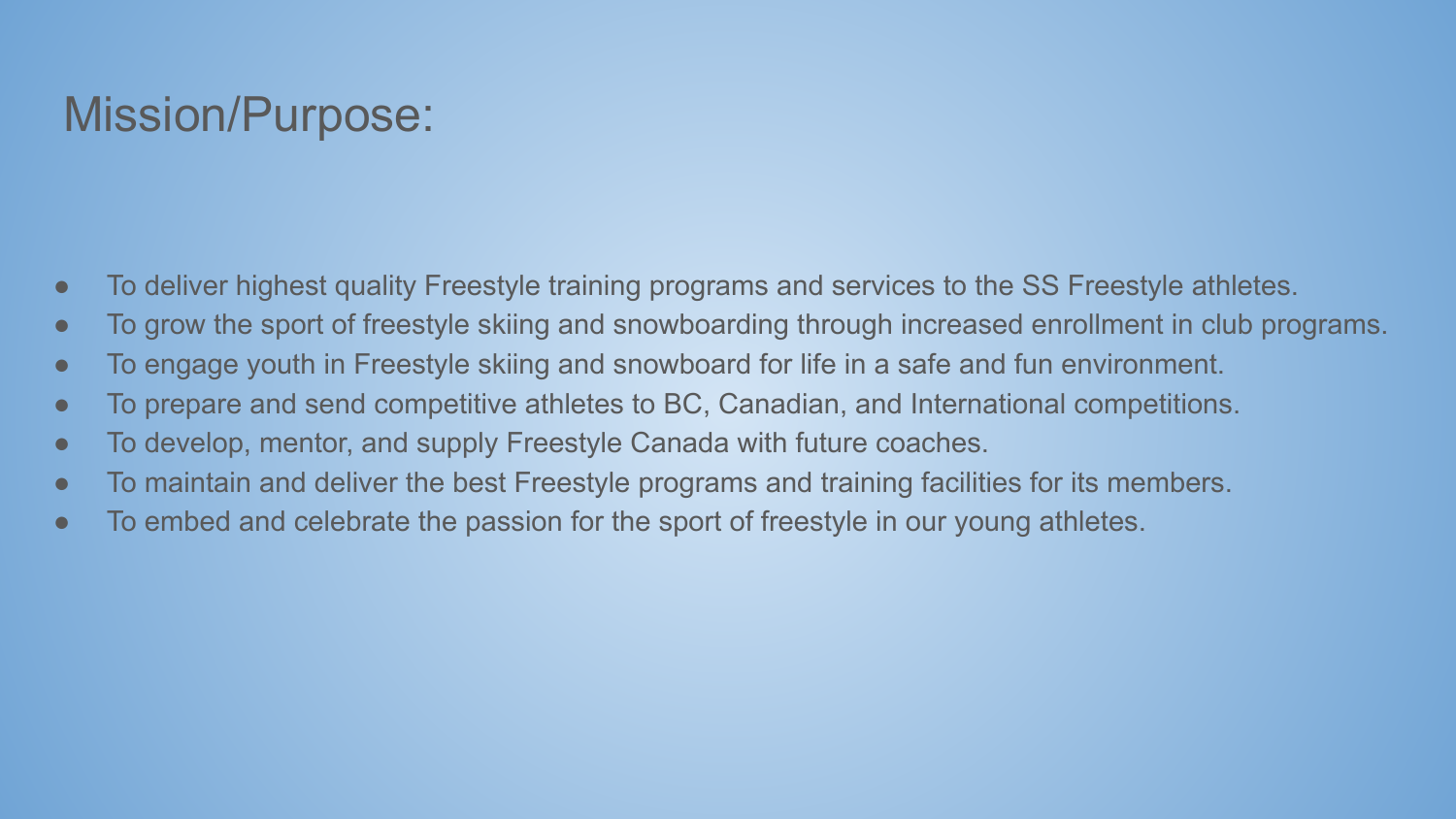#### Code of Conduct

SSFC expects all its members, parents and staff to behave in a courteous, sportsmanlike and appropriate manner so as not to discredit the club or cause any undue stress to other club members, staff or members of the public.

# silver star-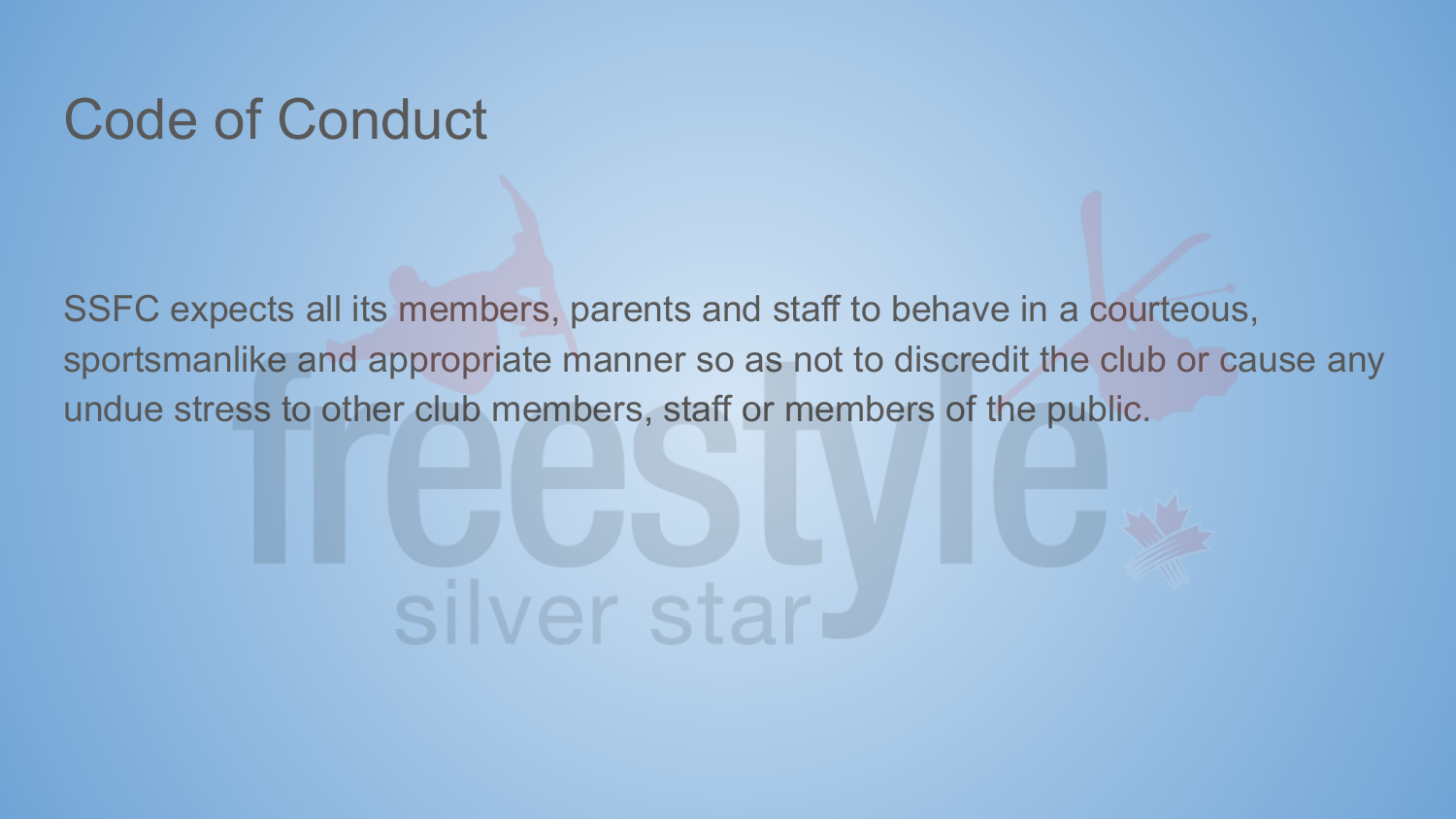## Freestyle BC Code of Conduct

<https://freestylebc.ski/wp-content/uploads/2015/11/CodeofconductPolicy.pdf>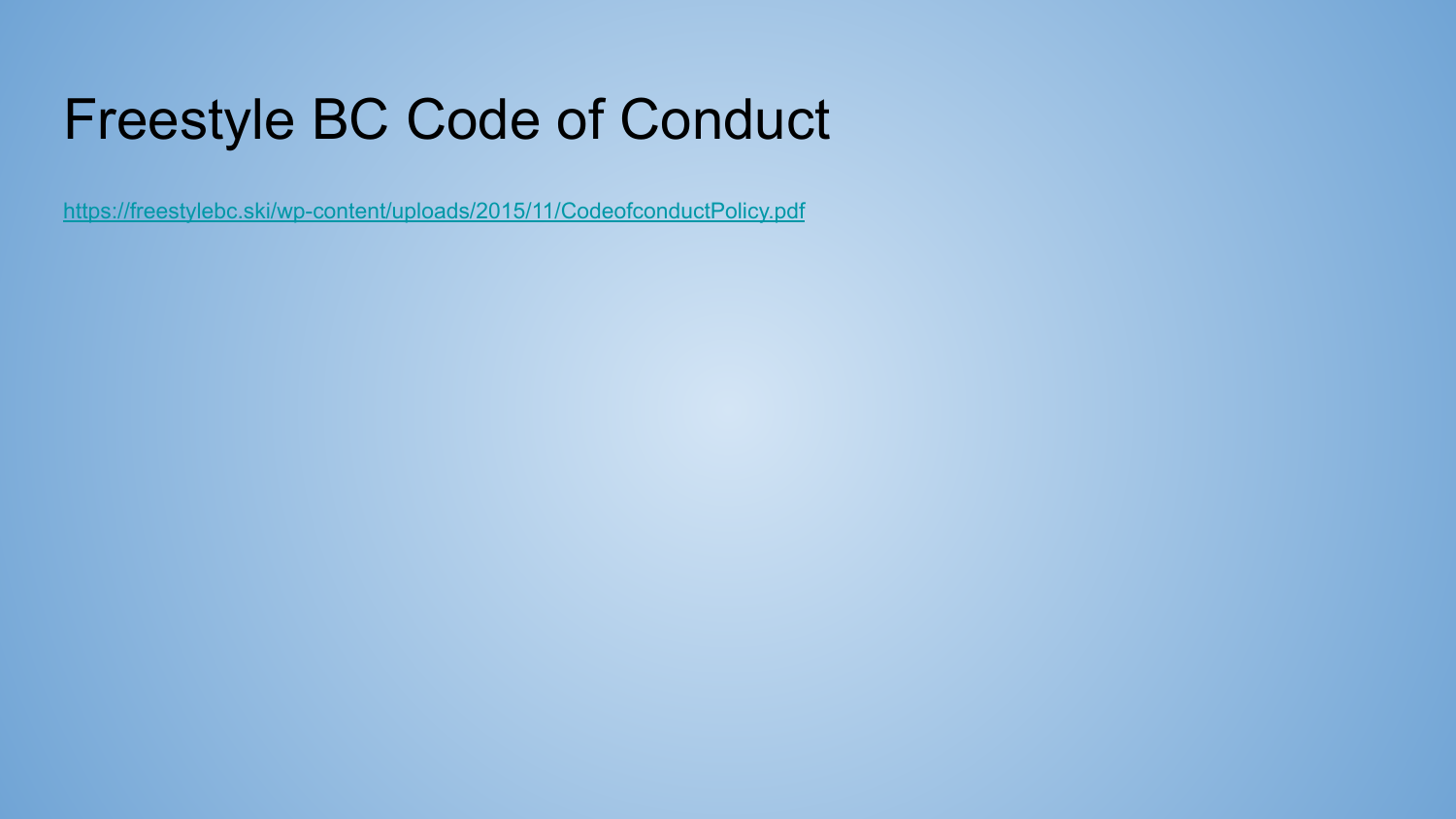## Requirements & Pathway

- Ski Fundamentalz
	- (Club Coach+Update) Certification
	- Online Pre-course: <https://learn.freestylecanada.ski/courses/fundamentalz>
- Coaches License
- Criminal / Background Check

\*\*should I include Making ethical decisions? Making Headway??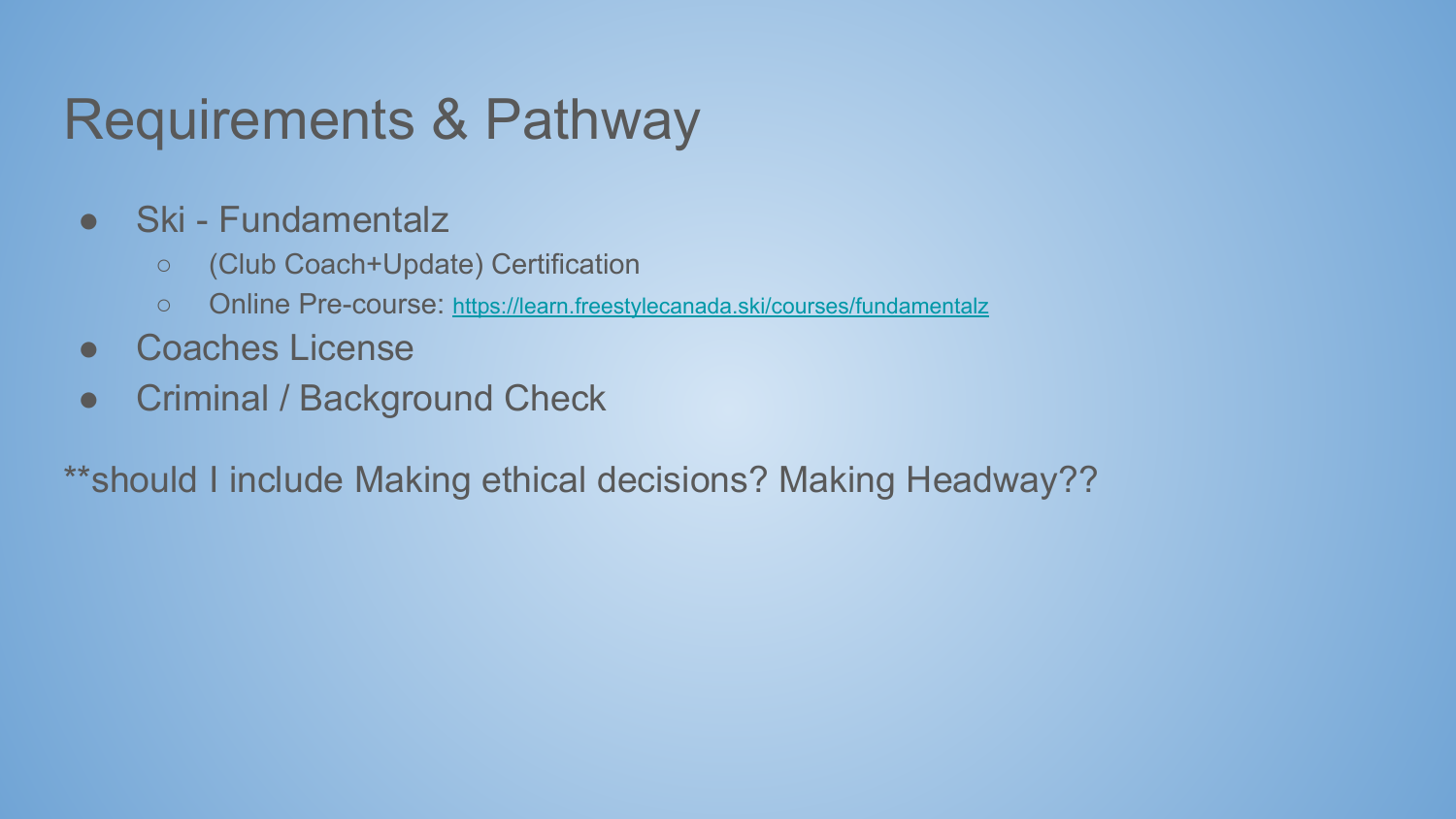#### Rules and Expectations

# You tell us….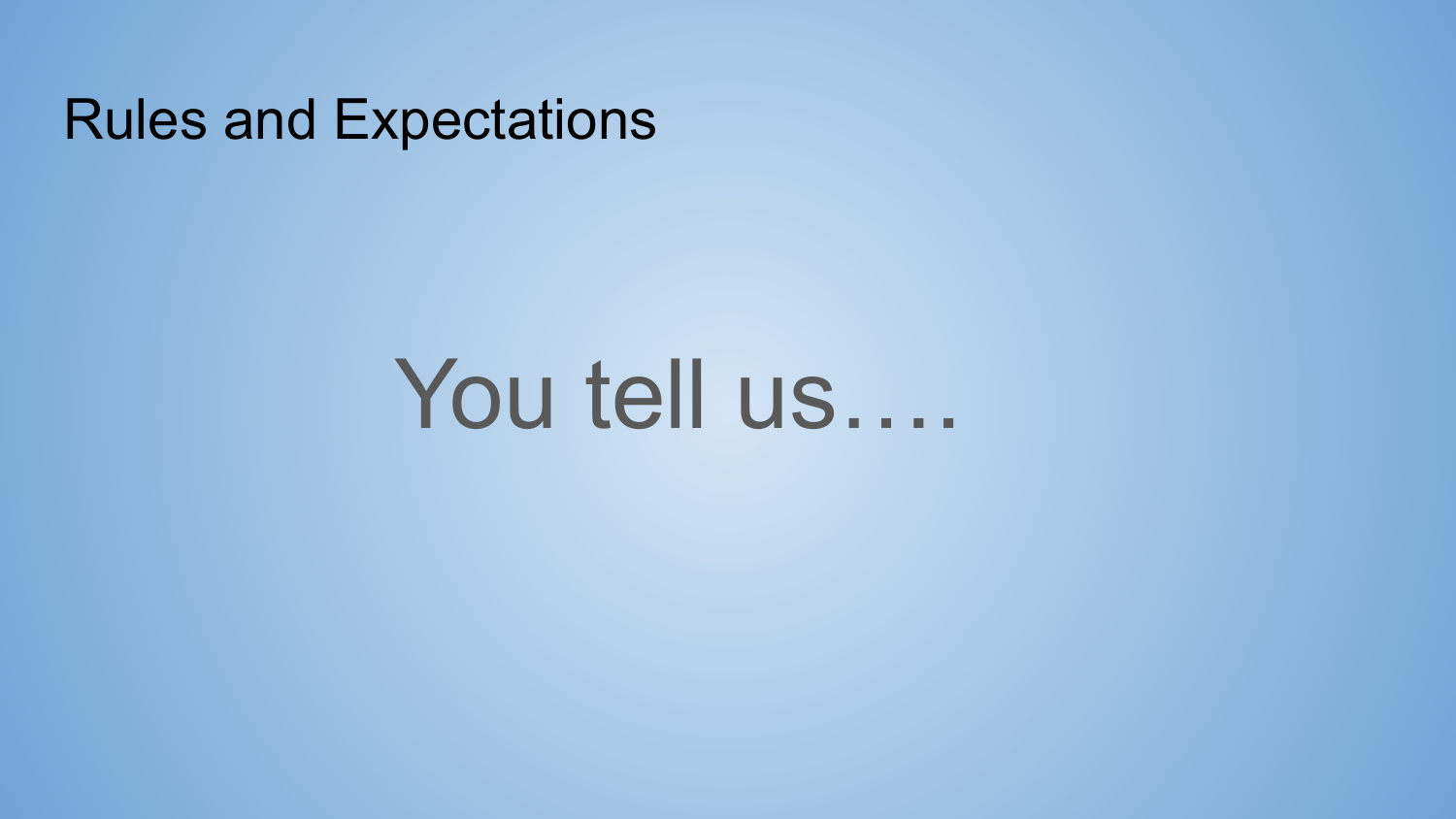#### Rules and Expectations

- **Represent our Club**
- Lead by example  $\circ$  ????
- **Be Punctual**
- **Be Fit to Coach**
- **Follow the Alpine** Responsibility Code

# silver star

**● BE THE BEST YOU!**

- Fun, Safe & Learning
- Uniform, Helmet, Radios
- **Create Positive Experience**
- Communicate 2 way street
	- Facilities. (XS at Airsite?)
	- Issues with Park
	- Pre-Comp specific training sessions
	- Help (unwanted behaviour etc)
		- Athletes. Parents…...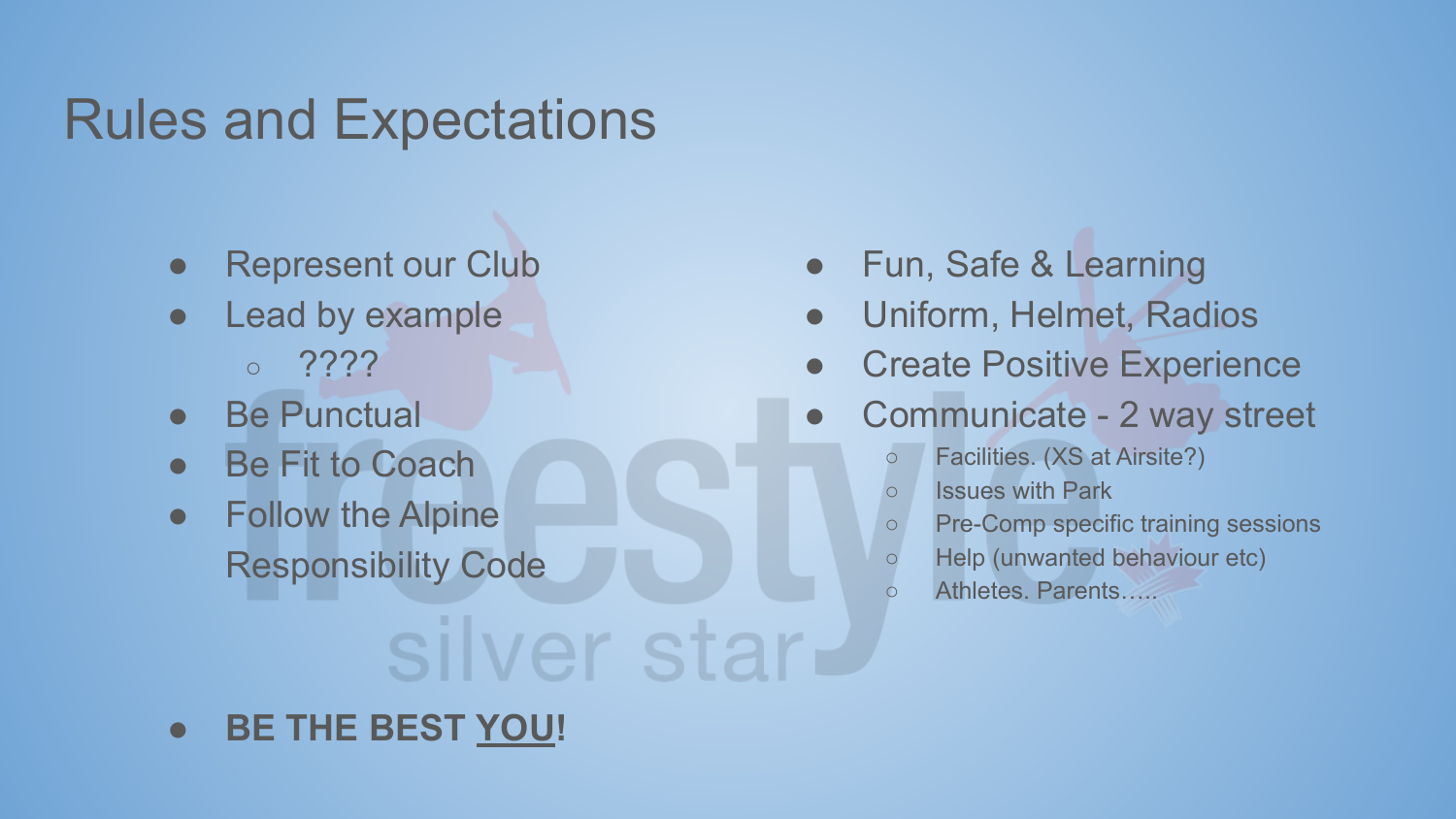#### **ALPINE RESPONSIBILITY CODE**



THERE ARE ELEMENTS OF RISK THAT COMMON SENSE AND PERSONAL AWARENESS CAN HELP REDUCE. REGARDLESS OF HOW YOU DECIDE TO USE THE SLOPES, ALWAYS SHOW COURTESY TO OTHERS. PLEASE ADHERE TO THE **CODE LISTED BELOW AND SHARE WITH OTHERS THE RESPONSIBILITY FOR A SAFE OUTDOOR EXPERIENCE.** 

8

- Always stay in control. You must be able to stop, or avoid other people or objects.
- People ahead of you have the n right-of-way. It is your responsibility to avoid them.
- Do not stop where you obstruct a trail or are not visible from above
- Before starting downhill or merging onto a trail, look uphill and vield to others.
- If you are involved in or witness a collision or accident, you must remain at the scene and identify vourself to the Ski Patrol.

6 Always use proper devices<br>6 to help prevent runaway equipment.

Observe and obey all posted

Keep off closed trails and closed areas.

9 You must not use lifts or terrain if your ability is impaired through use of alcohol or drugs.

10 You must have sufficient physical dexterity, ability and knowledge to safely load, ride and unload lifts. If in doubt, ask the lift attendant.

**Know the Code - Be Safety Conscious** It is Your Responsibility CWSAA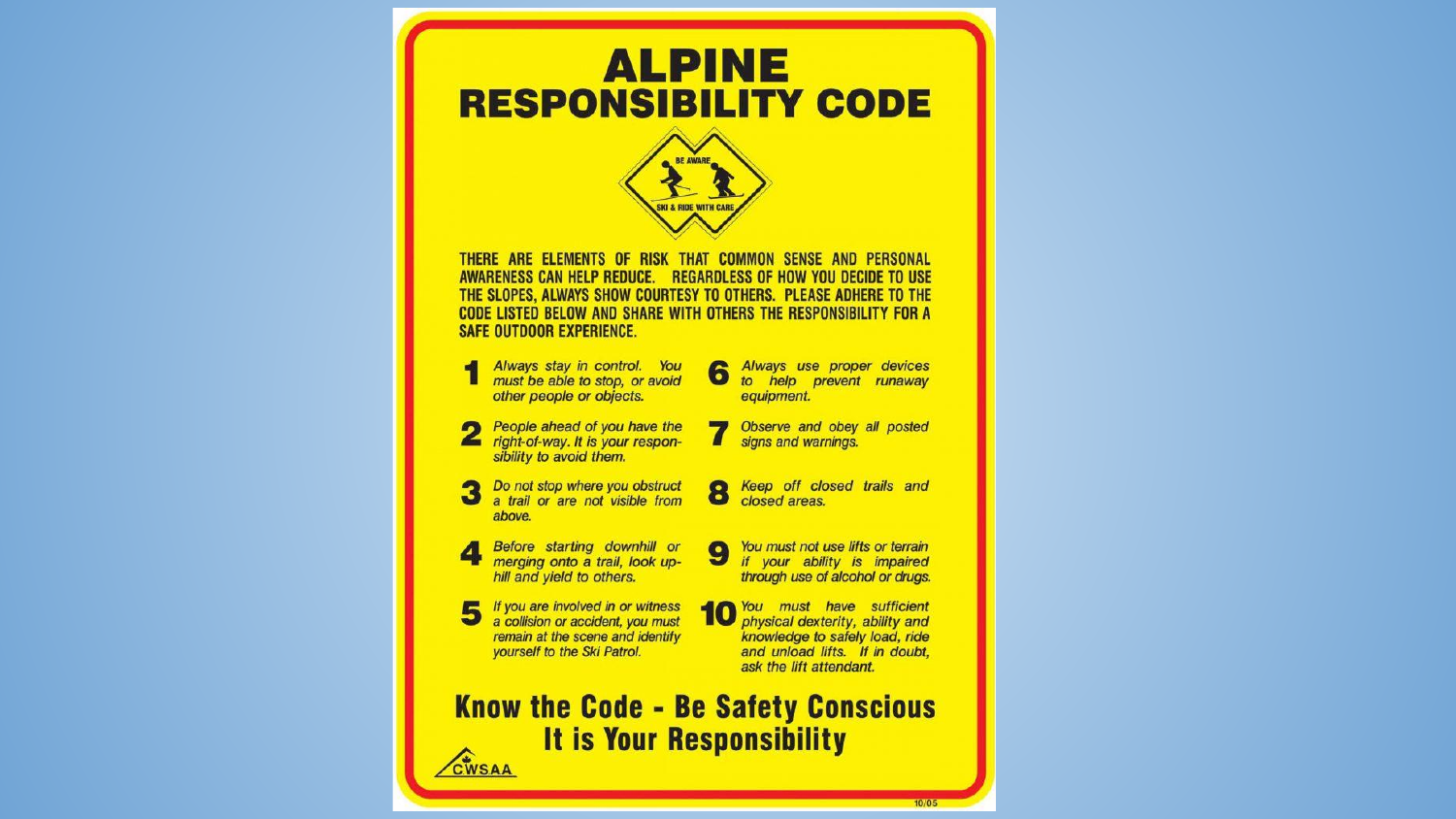

# You tell us...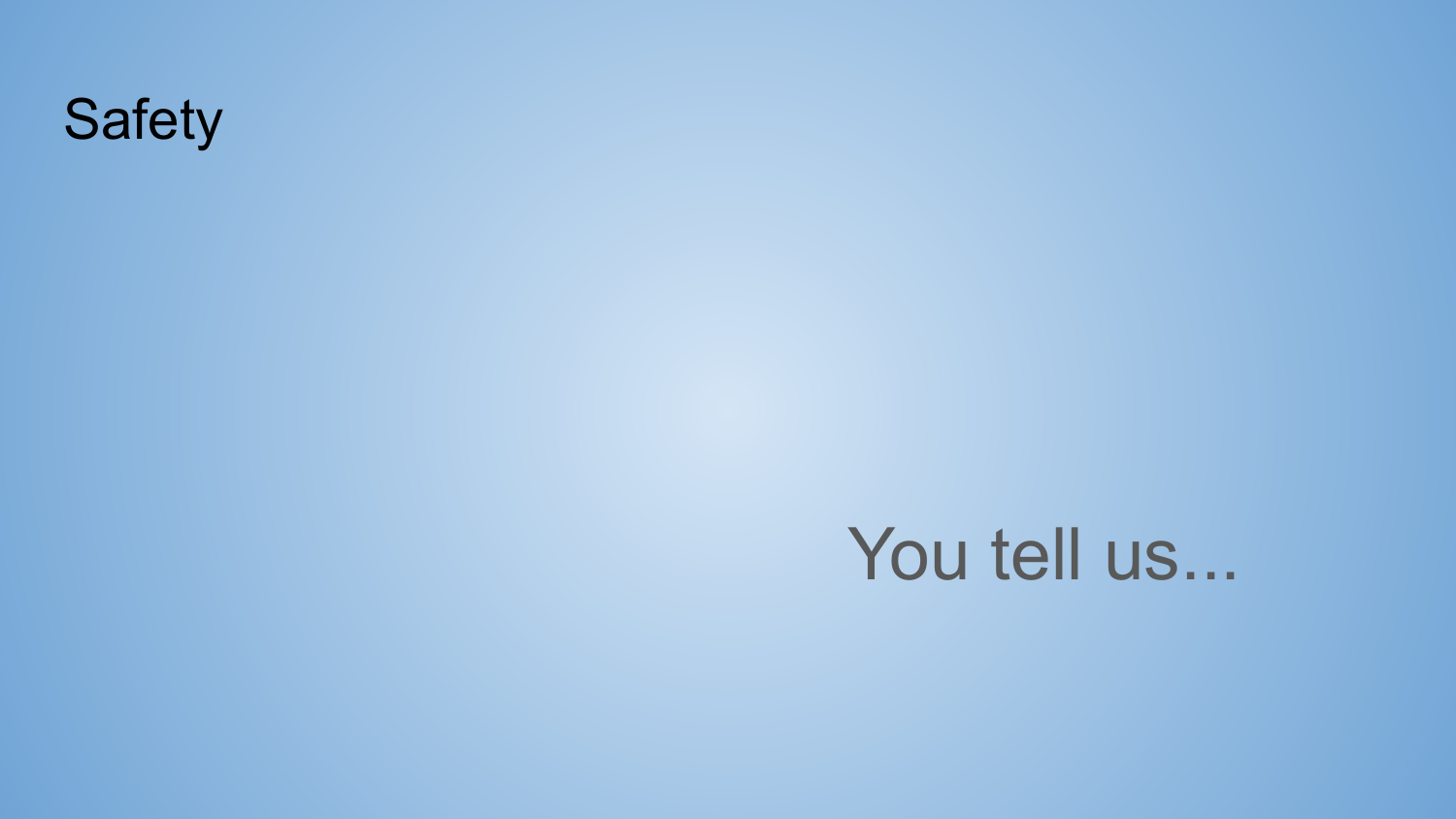# **Safety Tomorrow Is A Day Too Late!**

silver sta

- Stay in-bounds!!
- **Progression** 
	- Suitable terrain AND features!
	- Train kids to understand these steps
- Patrol number Put it in your phone! **250-558-6048**
- **Emergency Action Plan See Attached** 
	- [https://www.coach.ca/preparing-an-emergency-action](https://www.coach.ca/preparing-an-emergency-action-plan-eap--p159881)[plan-eap--p159881](https://www.coach.ca/preparing-an-emergency-action-plan-eap--p159881)
- Radios
	- Use them! Help,Support, Missing / Late kids, Backside.
	- Keep chatter down, no profanity or bashing kids etc (never know who's listening)
	- Coach within your certification....No flips unless qualified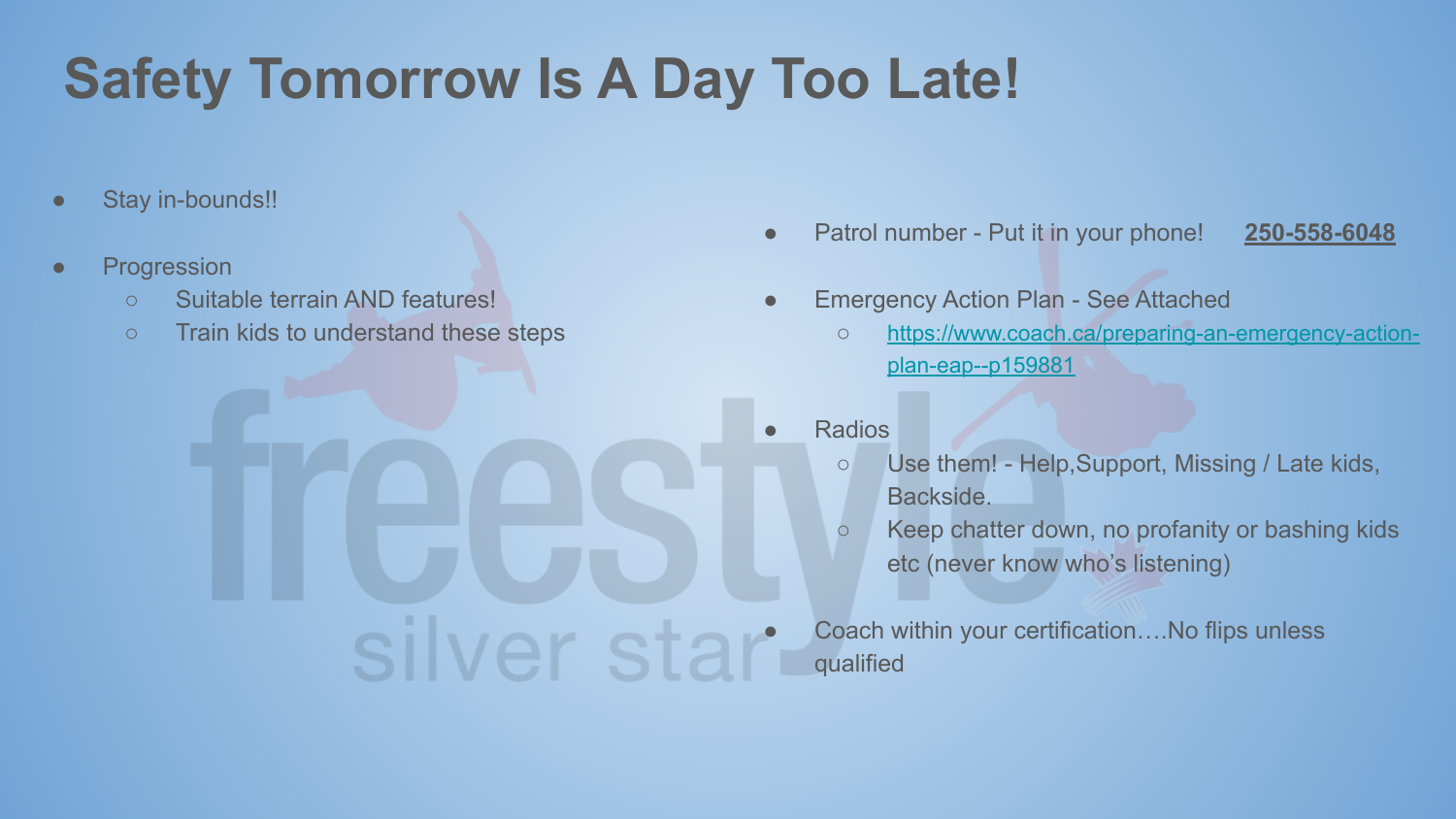## **Safety**

- Powder Buddies.
	- Trees Skiing
- Park Etiquette
- Meeting points if separated
	- Plan
	- New Runs, New Resorts
- Class management
	- Behaviour
	- Stopping on runs
	- Group Management protocol
- Watch your kids! (and yourself)
	- Equipment
	- Cold / Tired / Sick
	- You make the call
- Authority Make a plan and stick to it
	- Use our facilities
	- No building jumps in the woods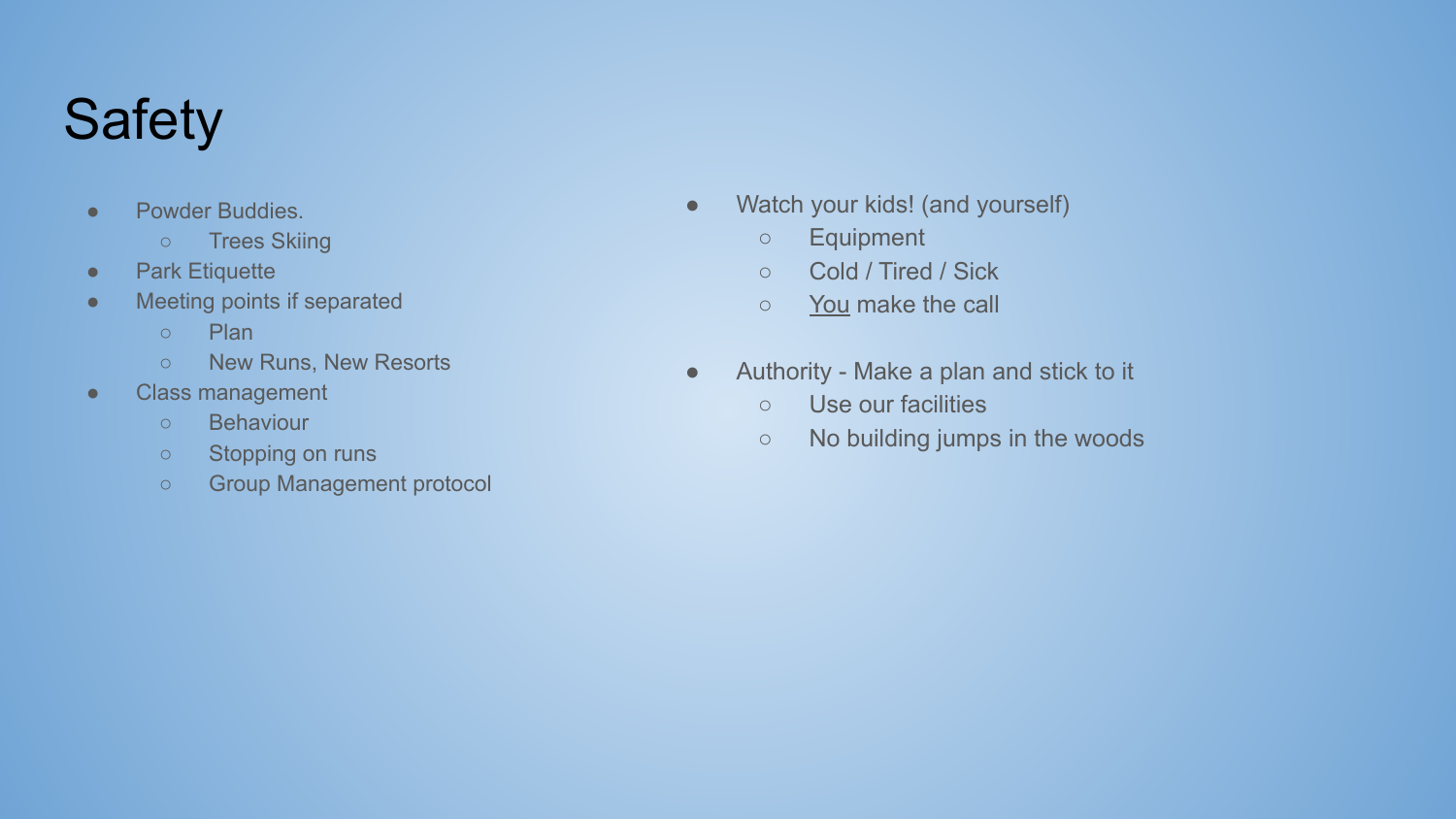# **Back-side protocol**

- 2+ teams on backside Check every run with other groups
- communicate plan to lead coach(s) before going!
- Submit a check-back time and what runs you plan to take your skiers on
- Radios minimum two working radios held by coaches
- Tail gunners -parent or another coach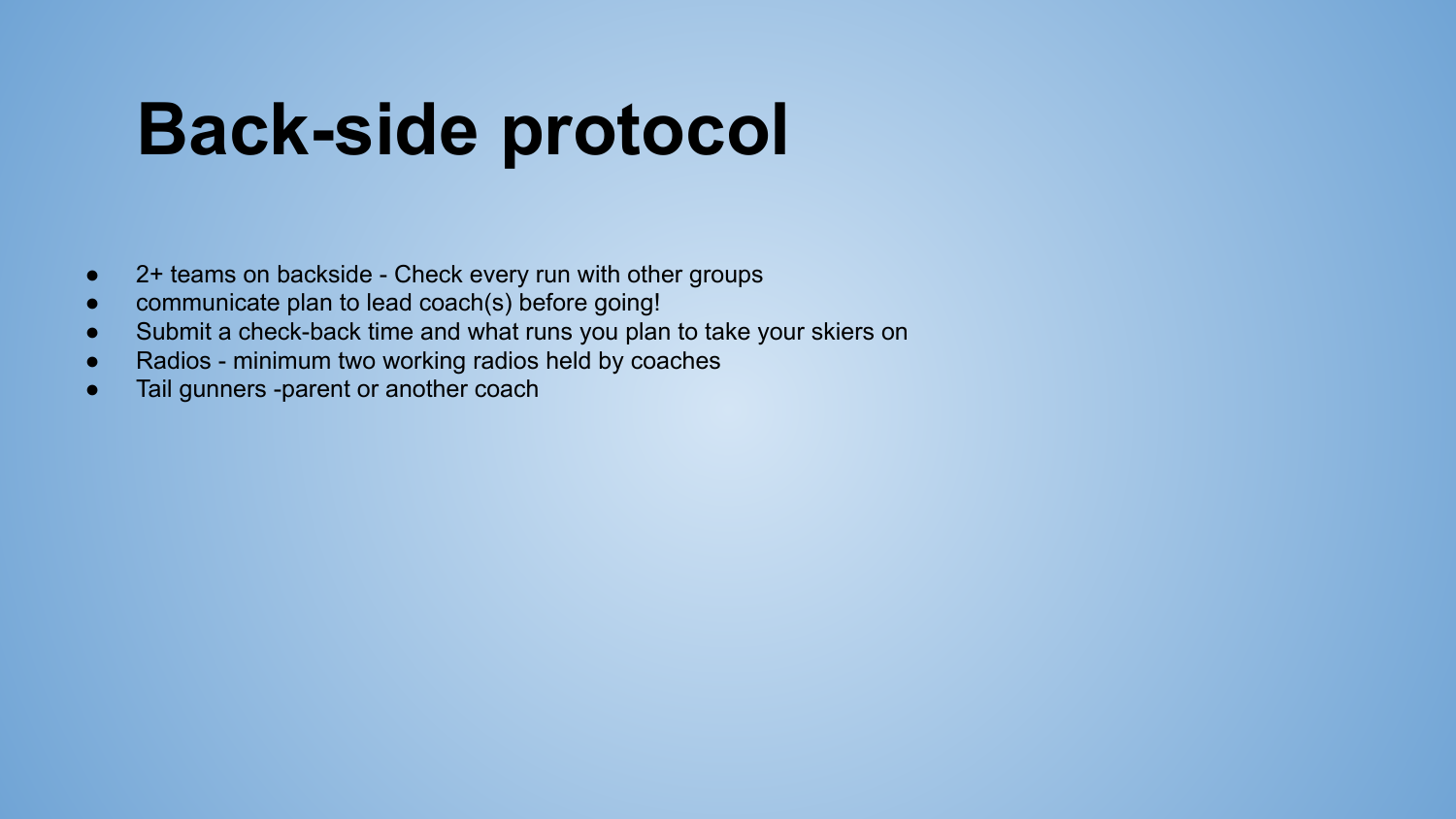#### Session Planning 101

Full Day Programs - One focus or discipline per session (AM/PM)

- Head coaches structured season using YTP (Yearly Training Plan)
- Make a plan but be flexible to keep kids active
- Weather changes Always have a plan B
- Use our facilities Park, Airsite….
- Hiking features
- Drills + Smart use of terrain (ex. Runs to/from park)

#### COACH EVERYTHING

● Fundamentalz use Fundz Pocket Books -

<https://www.freestylecanada.ski/en/programs/canfree/fundamentalz/>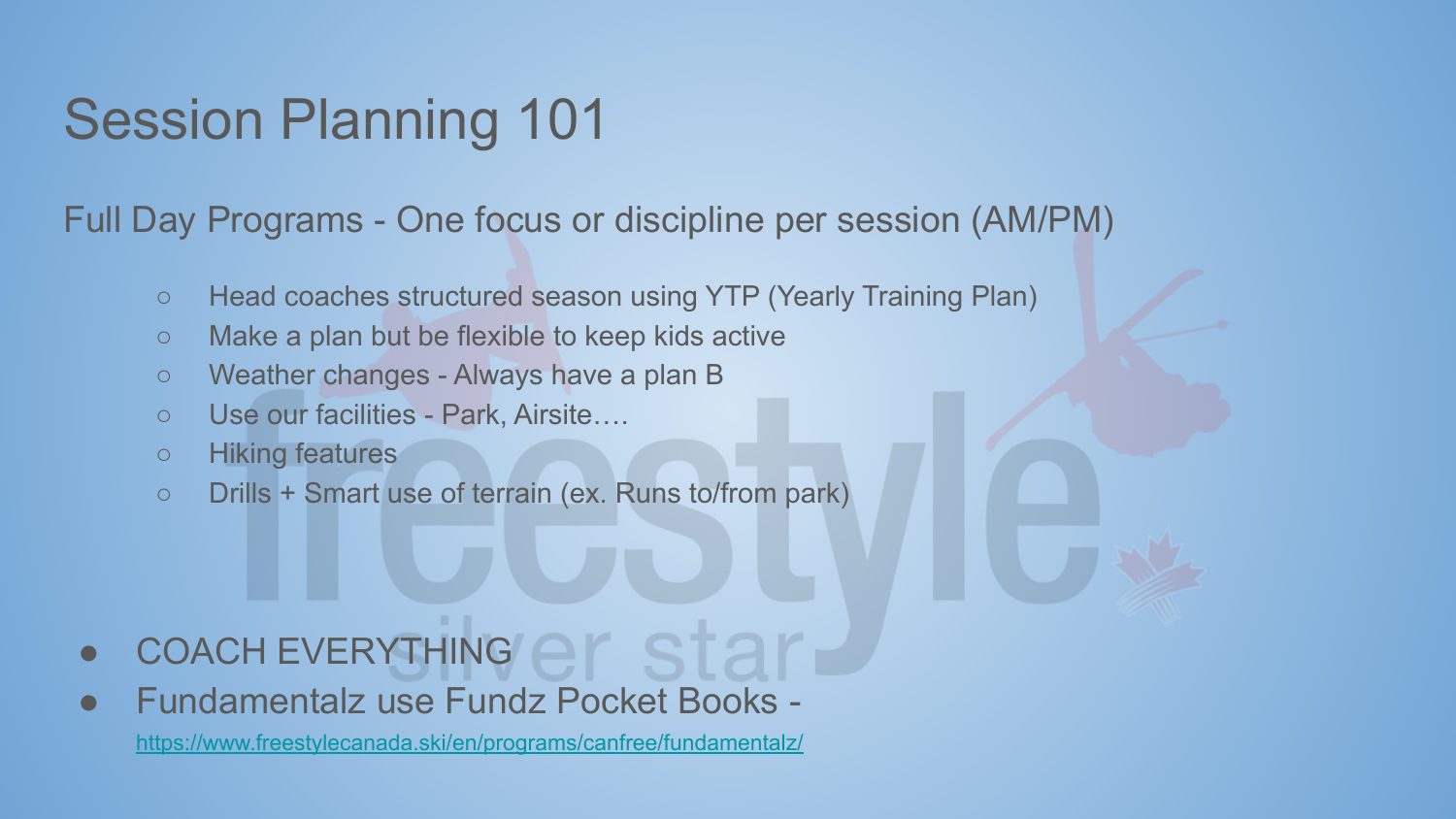#### What are some things to have in your lesson plan?

- 1. FOCUS
- 2. FACILITIES
- 3. DRILLS
- 4. GOALS
- 5. BACK-UP PLAN
- 6. Group Management Plan See attached resource.

WHAT ELSE???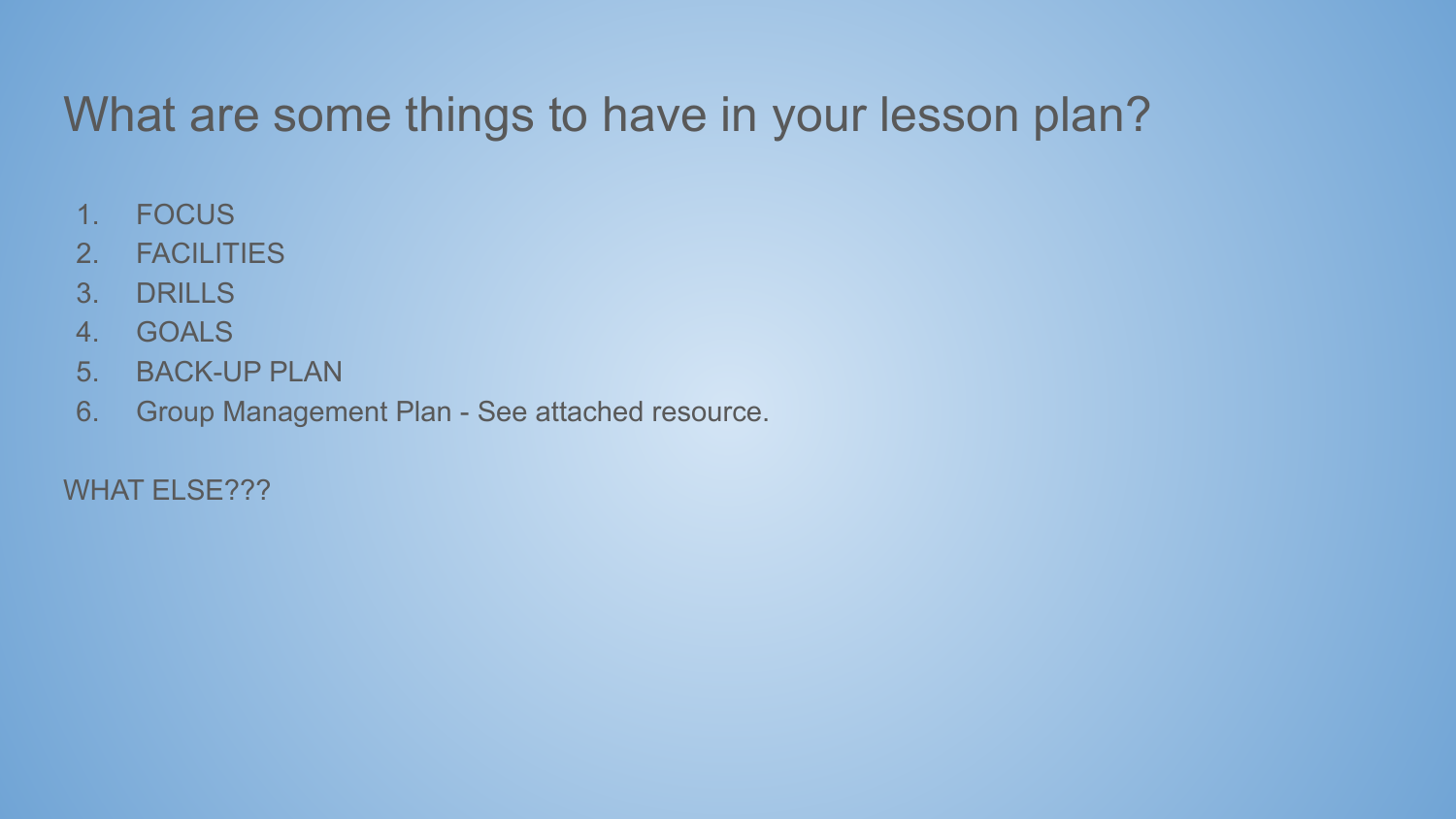#### Session Planning - Warm Ups

- FUN + Worthwhile Dynamic Stretches, Engaging Games Running DOESN'T COUNT!!
	- Be creative and use Fundamentalz pocket guide for ideas
	- Ensure 100% participation
	- Teach the importance of warm up
	- How long should our warm-ups be?
	- Location?

**Remember goal is to get on snow riding and skiing !!**

silver star-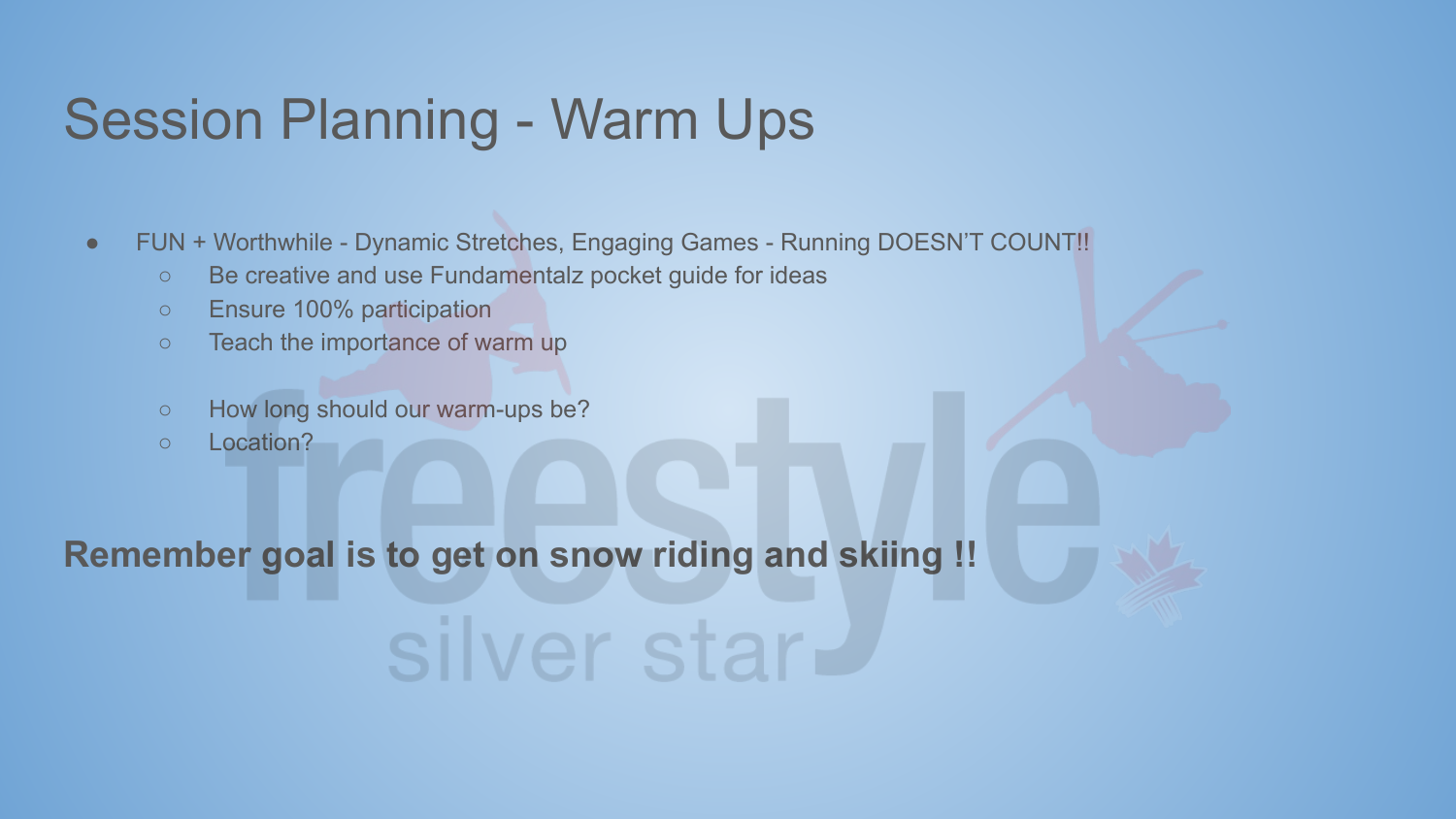#### Session Planning

**Checklist - Each day**

- **● Dressed for weather**
- **● Equipment check helmet, skis/bindings, poles, gloves and boots on right**

star

- **● Ski pass with parents numbers on back of pass**
- **● Emotional state checklist HeadStart 4 phases**
	- **○ RUSHING**
	- **○ FRUSTRATION**
	- **○ FATIGUE**
	- **○ COMPLACENCY**
- **● Set aside time at end of day for Coach Parent communication**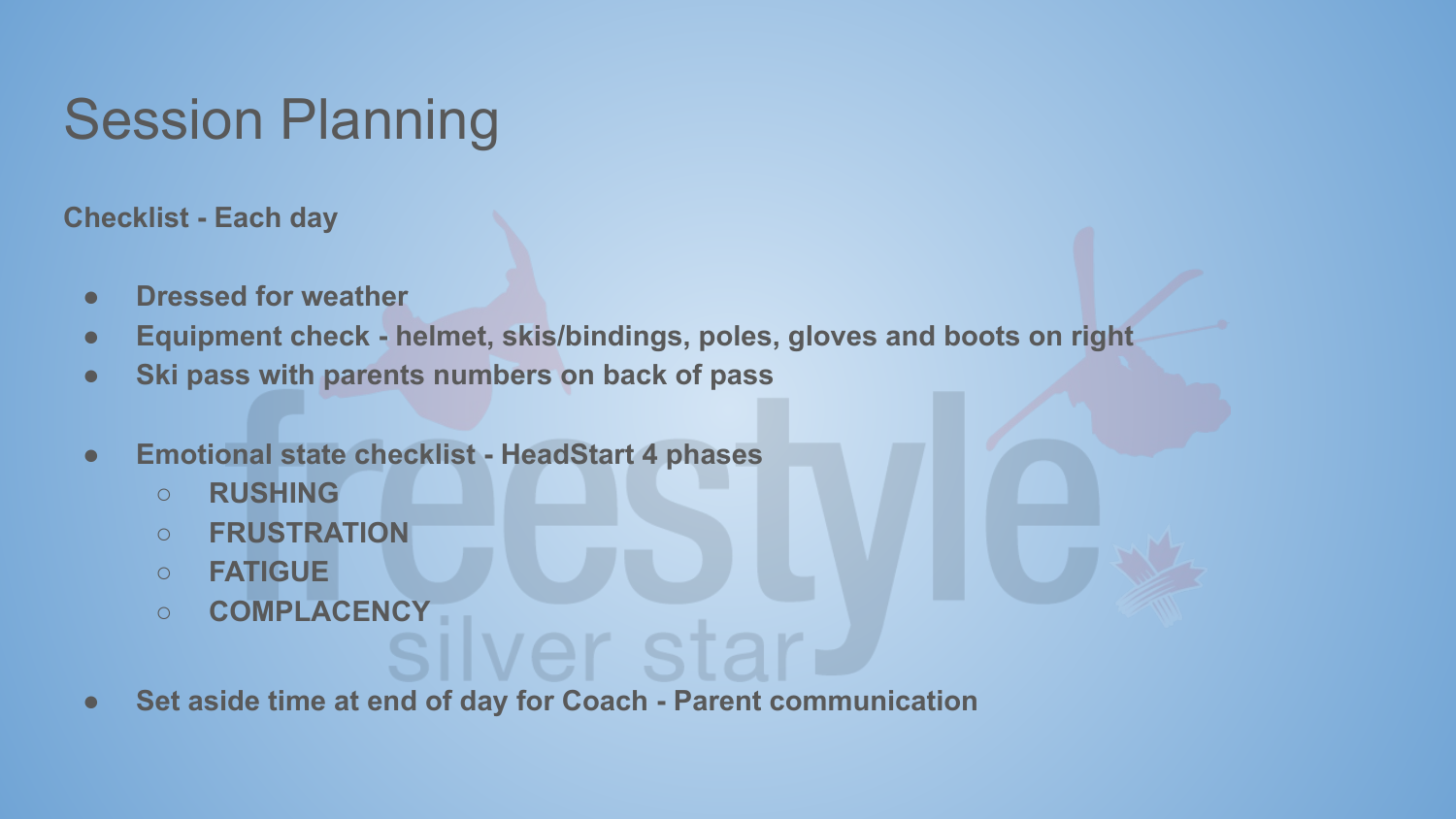#### Set Goals, Train, Evaluate

- Athlete Evaluations
	- Pre-season Goals
	- Mid
	- End of season
	- Scheduled

● Coaches Evaluations

○ Club, Athletes & Parents

silver star-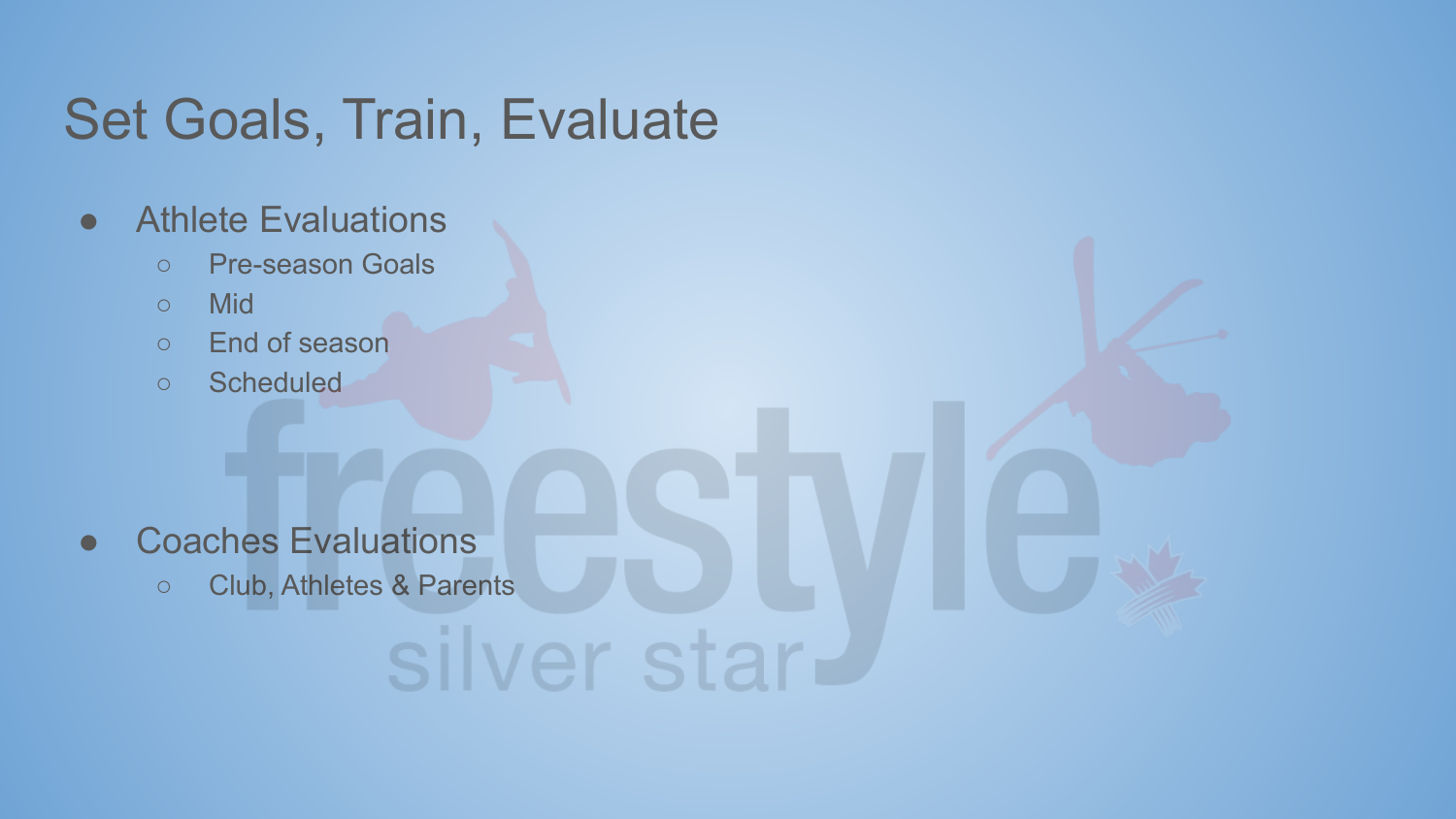#### Coaching for Success



- Active Learning and SEL factors prevents unwanted behaviour
	- Bored / Overwhelmed
	- Keep It Engaging!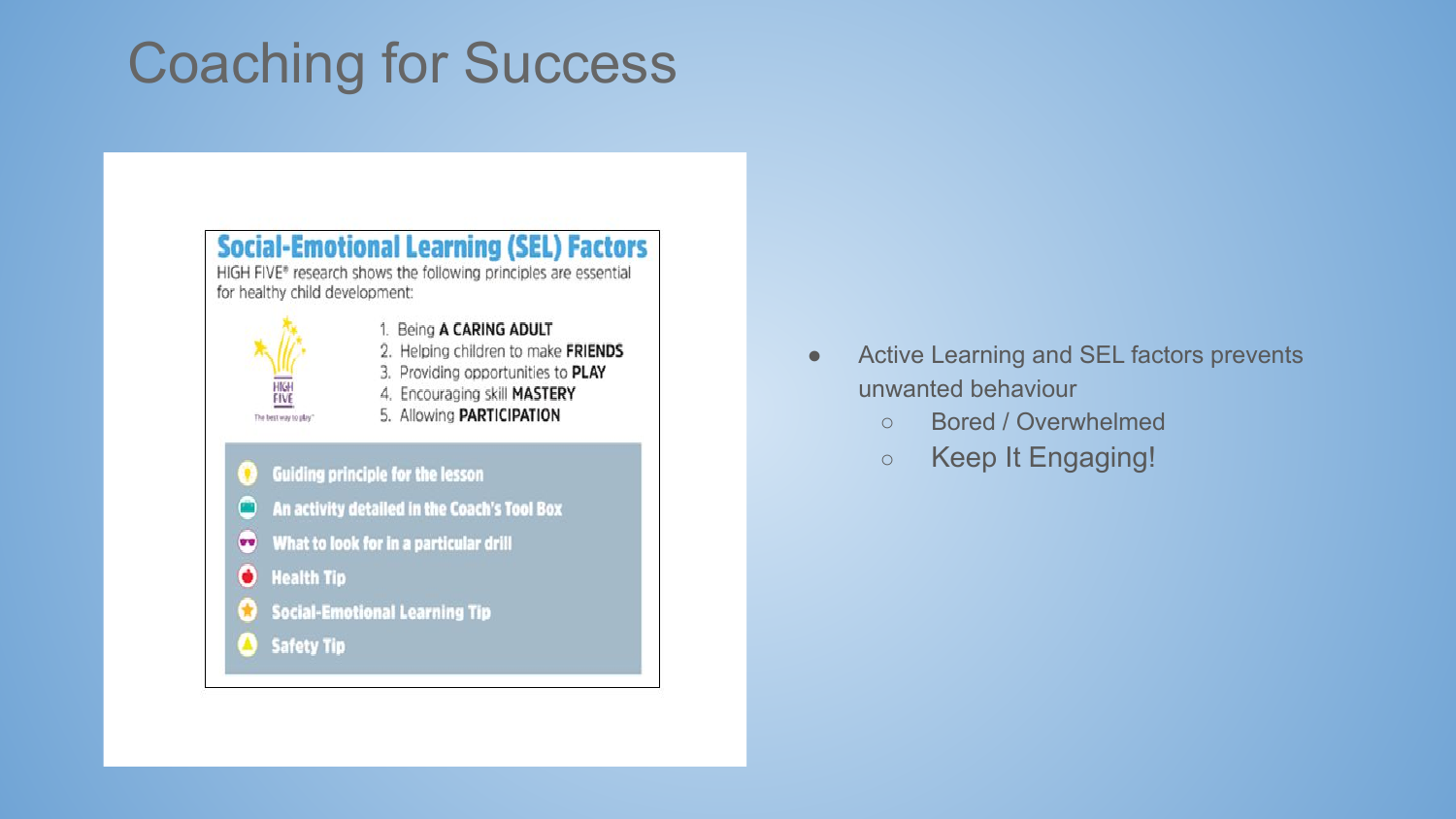#### Times

#### **FZ / DTeam / Big Mtn / Comp Team**

8:15 AM - Arrive/Coaches debrief 8:30 AM - Meet outside Freestyle Hut / Greet your groups

8:45 AM - Leave for Warm up

LUNCH (45 mins) - Approx 11:45am

12:30 - 3pm - PM SESSION

3pm - Return

- try to time this perfectly!!
- Communicate with parents

3:15 - your day is done

#### **Gteam / Snowboard**

8:30 AM - Arrive/Coaches debrief 8:45 AM - Meet outside Freestyle Hut / Greet your groups

9:00 AM - Leave for Warm up

LUNCH (45 mins) - Approx 12:00pm

12:45 - 3:15pm - PM SESSION

3:15pm - Return

- try to time this perfectly!!
- Communicate with parents

3:30 - your day is done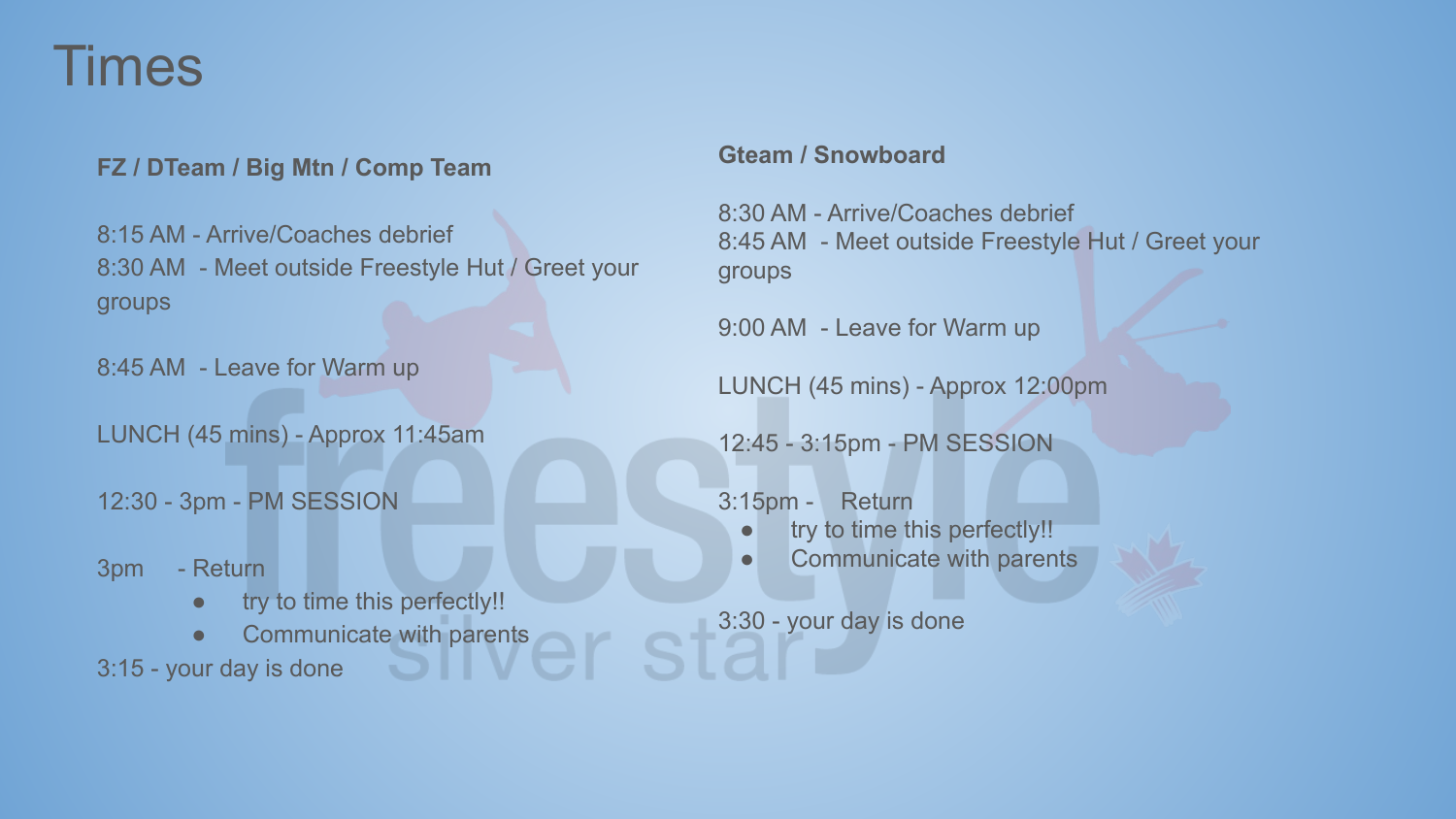#### Times

#### **FUNdamentalz**

8:20 AM - Arrive/Coaches debrief Freestyle hut 8:30 AM - Greet your groups 8:45 AM - Leave for Warm up

#### 11:45 AM - Return (LUNCH) - In Front of Den

- try to time this perfectly!!
- Communicate with parents

12:30 PM - Greet your groups

12:45 - Leave for Warm up

#### 3:30 PM - Return

- try to time this perfectly!!
- Touch base with parents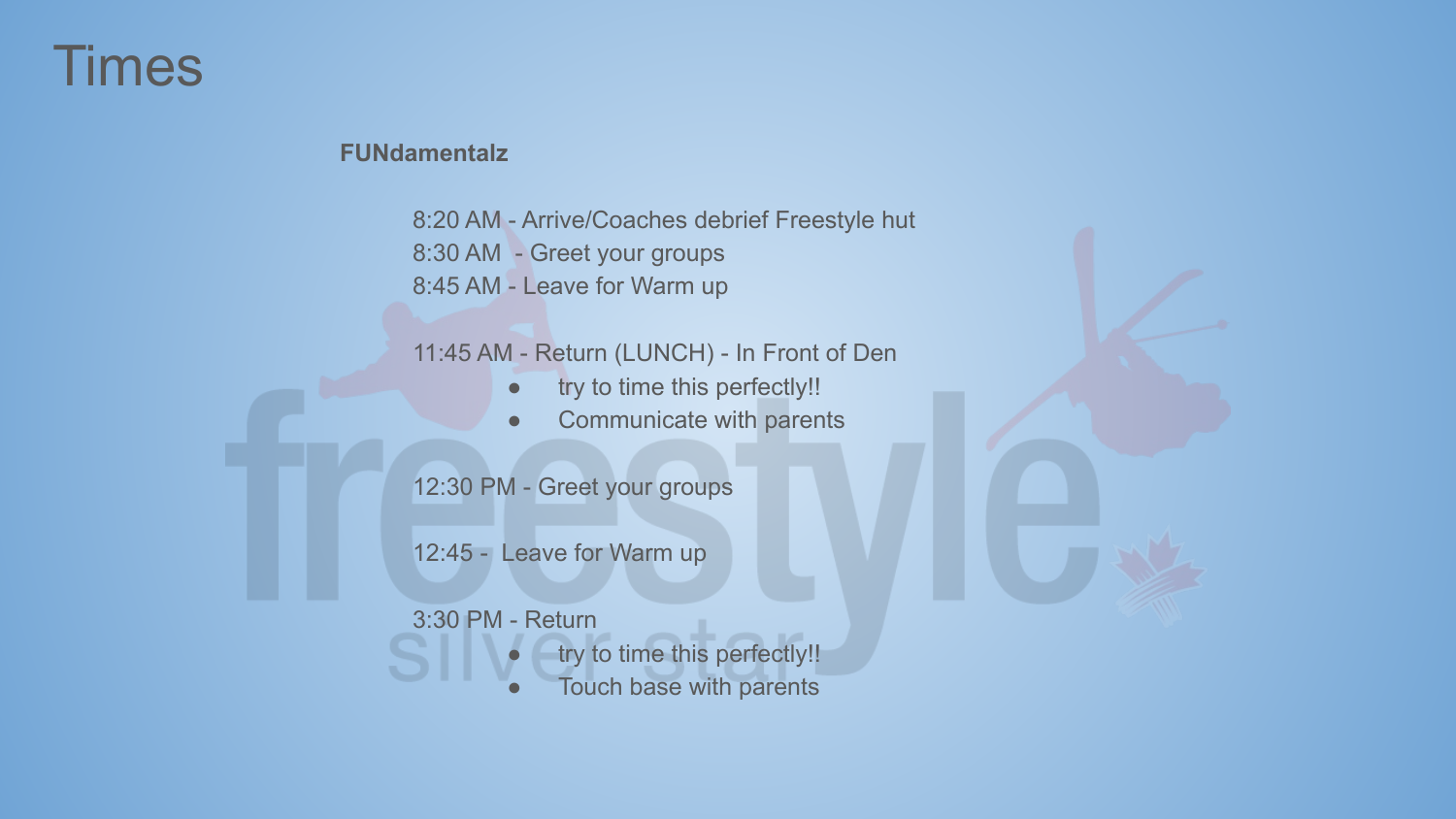#### **Times**

- **Late? CALL /TEXT YOUR HEAD COACH / PD**
- **●** Road Conditions
- Watch your kids
- Last lift & Ski in time
- **Lift Shut-Downs RADIO**

silver star-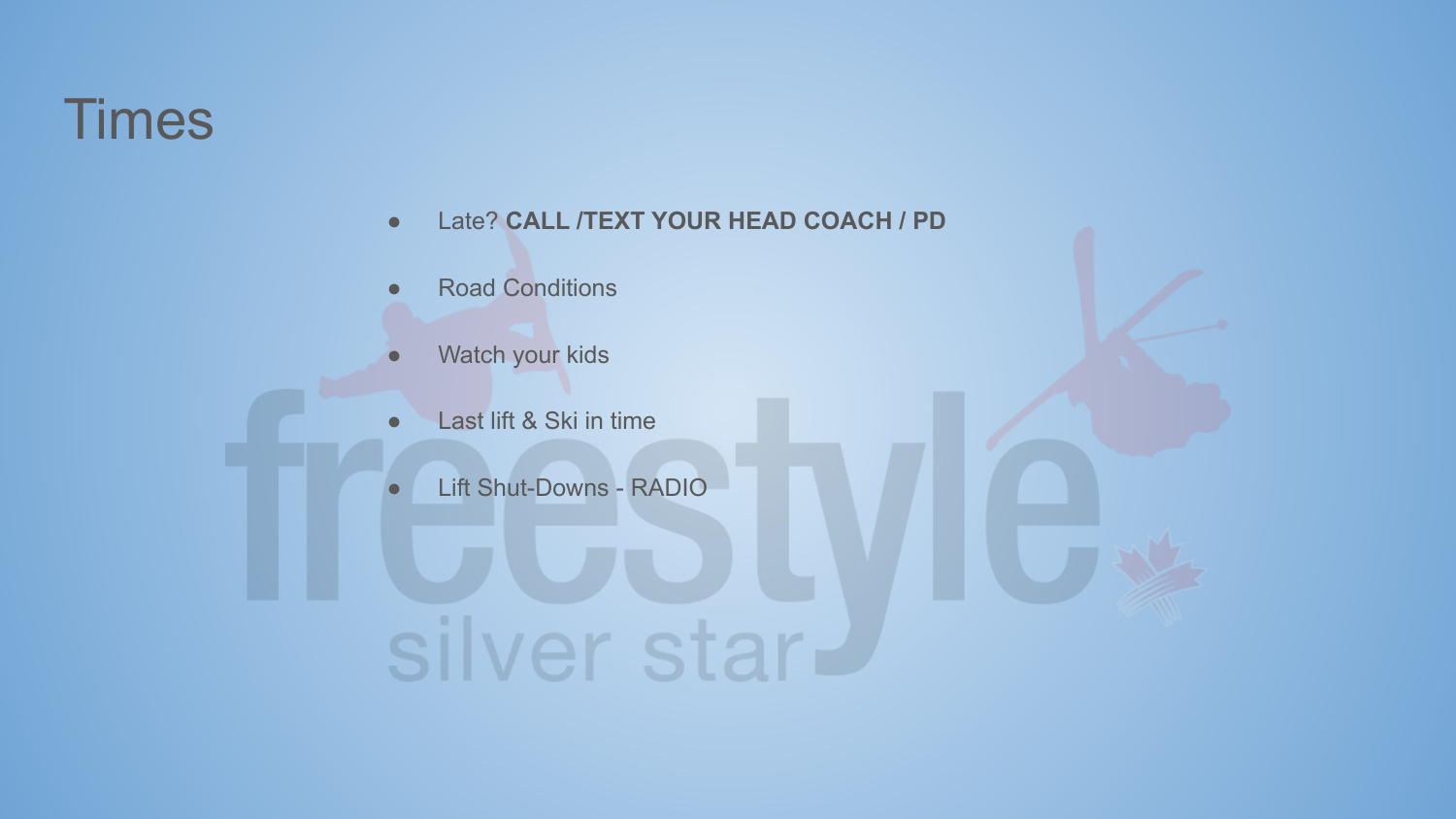#### Motivation by Brad Swanson

- By Mentorship
- Intrinsic vs extrinsic
	- Use of the Can't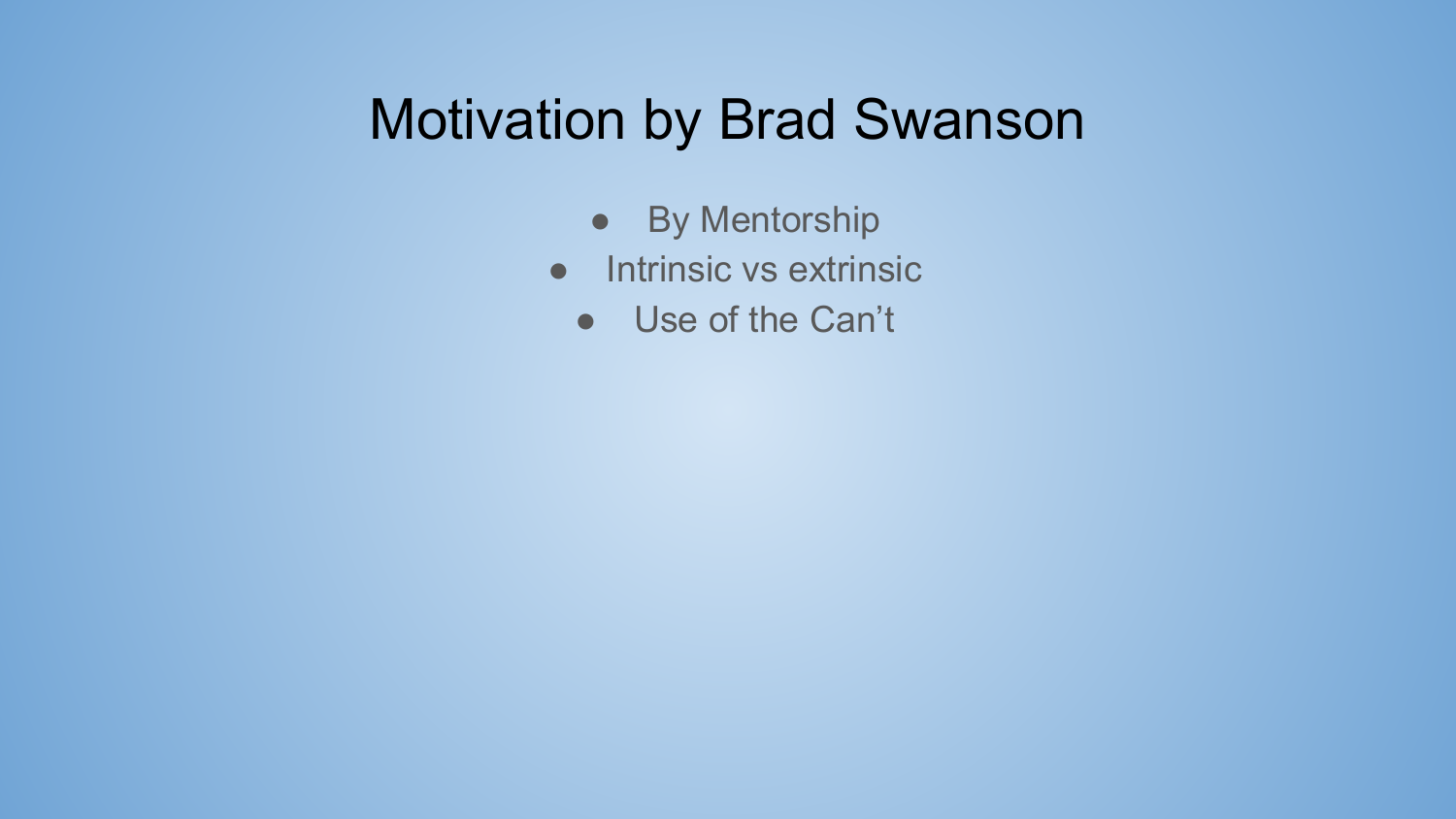#### Coaching for Success

 $\bullet$  F.A.I.L

First ……… Attempt ……… In …………. Learning

● Can't say Can't

- Intrinsic vs. Extrinsic motivation
	- Examples
	- What's best? Why?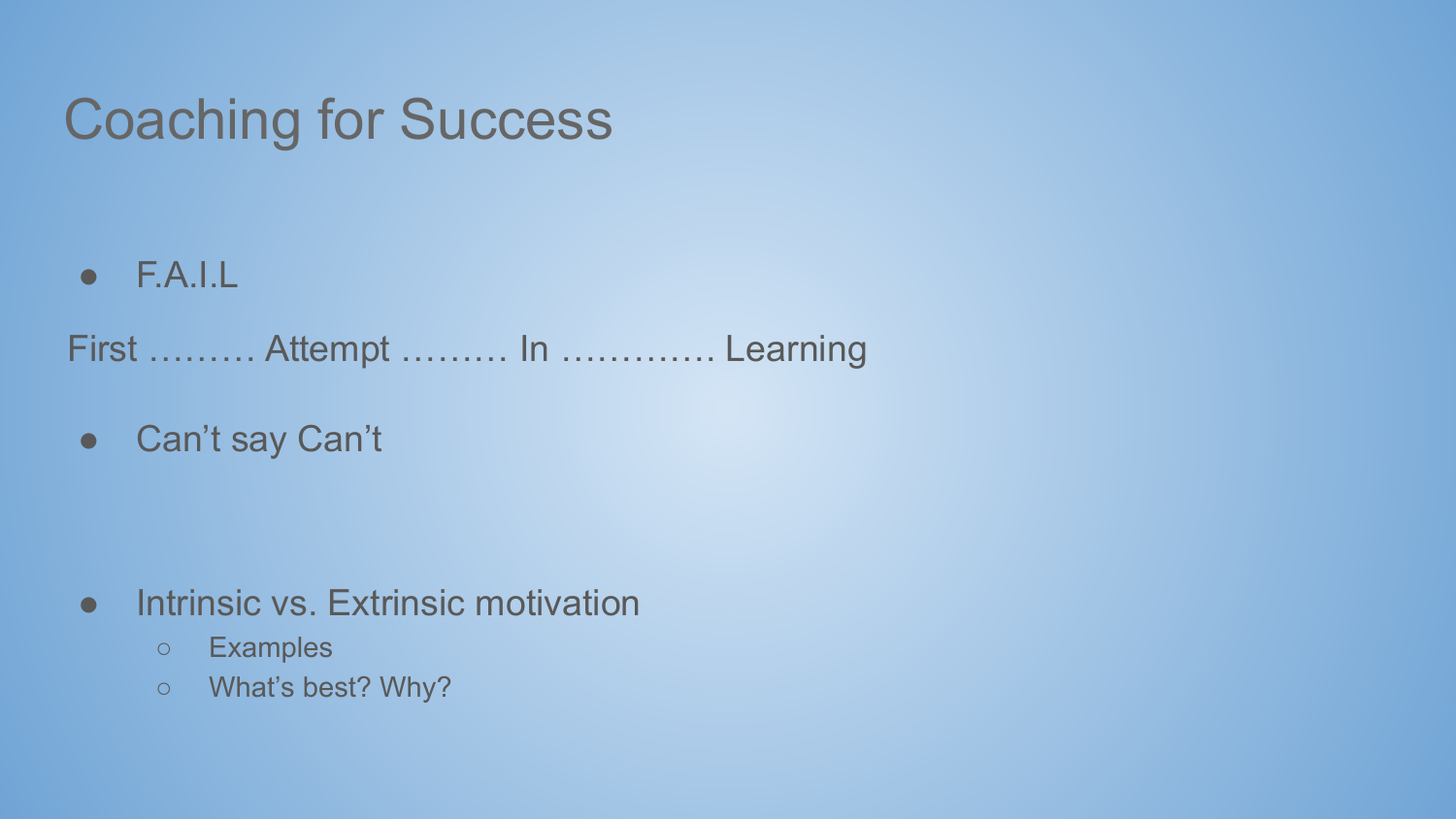#### Final Word

- ROLE MODELS
- BE THE BEST YOU
- WE WORK FOR YOU…

# BEST COACHES. BEST CLUB. BEST SEASON EVER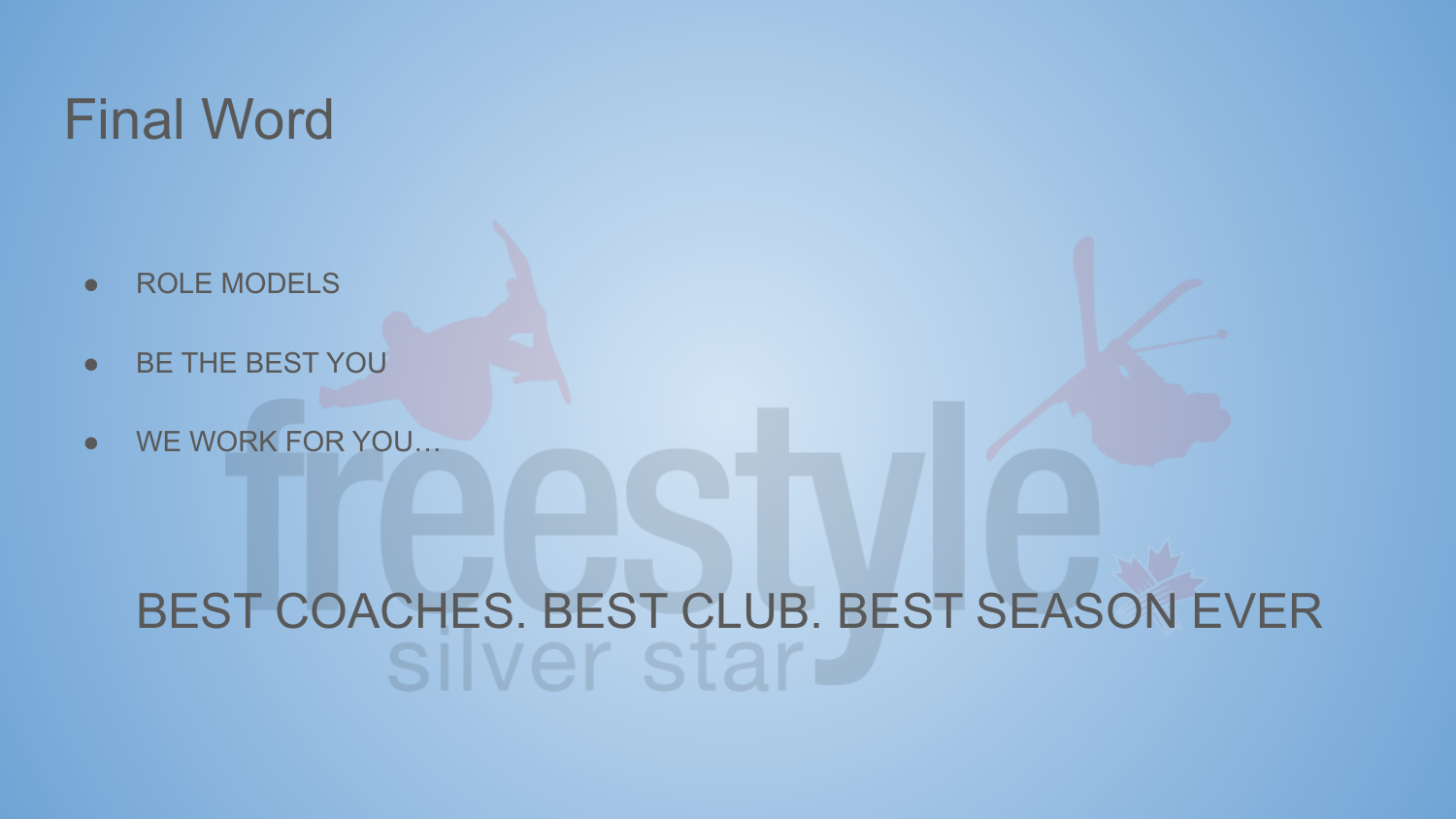#### Freestylerz + GTeam

- Recap Comments from parent/athlete feedback...
- YTP
- Plus Program Technical Skills Events
- Pro-Deals
- #1 COMPLAINT LAST YEAR?
- GOALS FOR THIS YEAR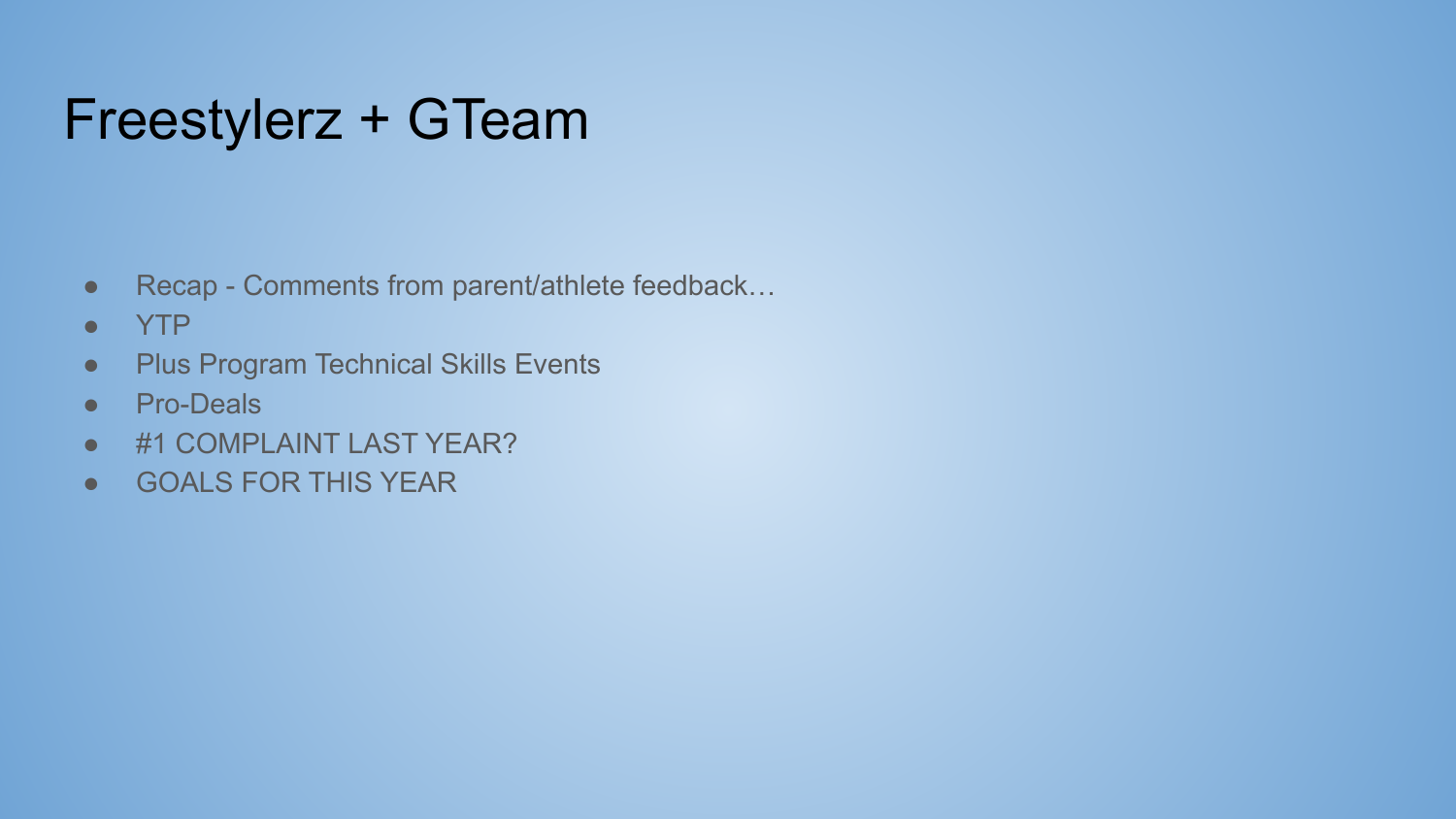## What's new this year?

Digitising as much as possible

- Templates
	- **Emails**
	- Athlete Goals
	- Improves communication but easily!
- Communication process
	- Simple + Streamlined
	- Coaches Corner. FB Group. Email notifications
	- Text/Call for urgent stuff
- Comp sims + Tech training events
- Skills showcases
	- Simple, Easier, Quicker to implement and self sufficient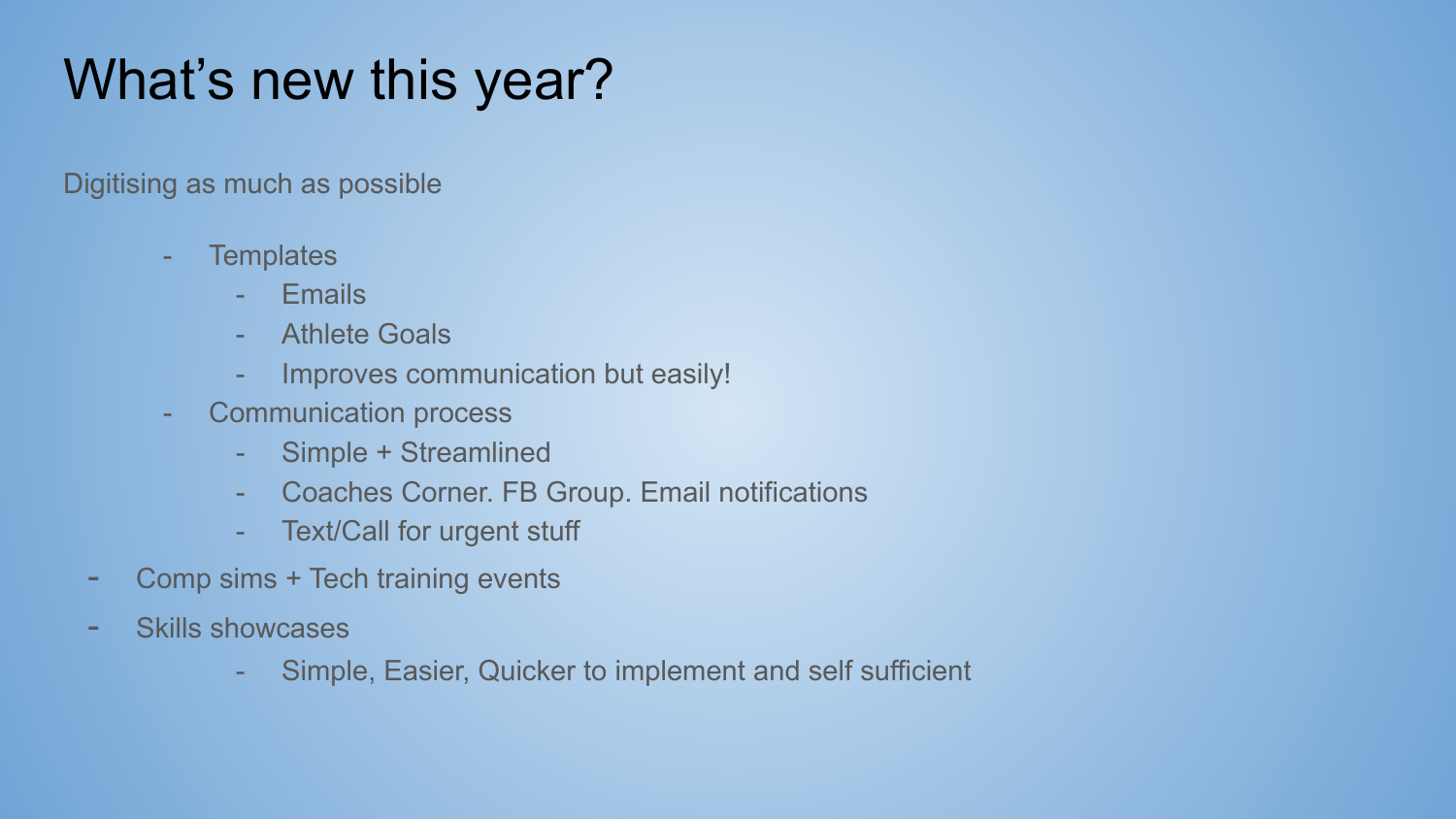## YTP - Session Planning

We set, You Plan!!

- Emphasis on Comp-Sims and Technical Skills
- **Hiking features**
- Use of terrain
	- Drills
	- Travelling to/from

Late? Exams? Last Minute Changes??SIIVEI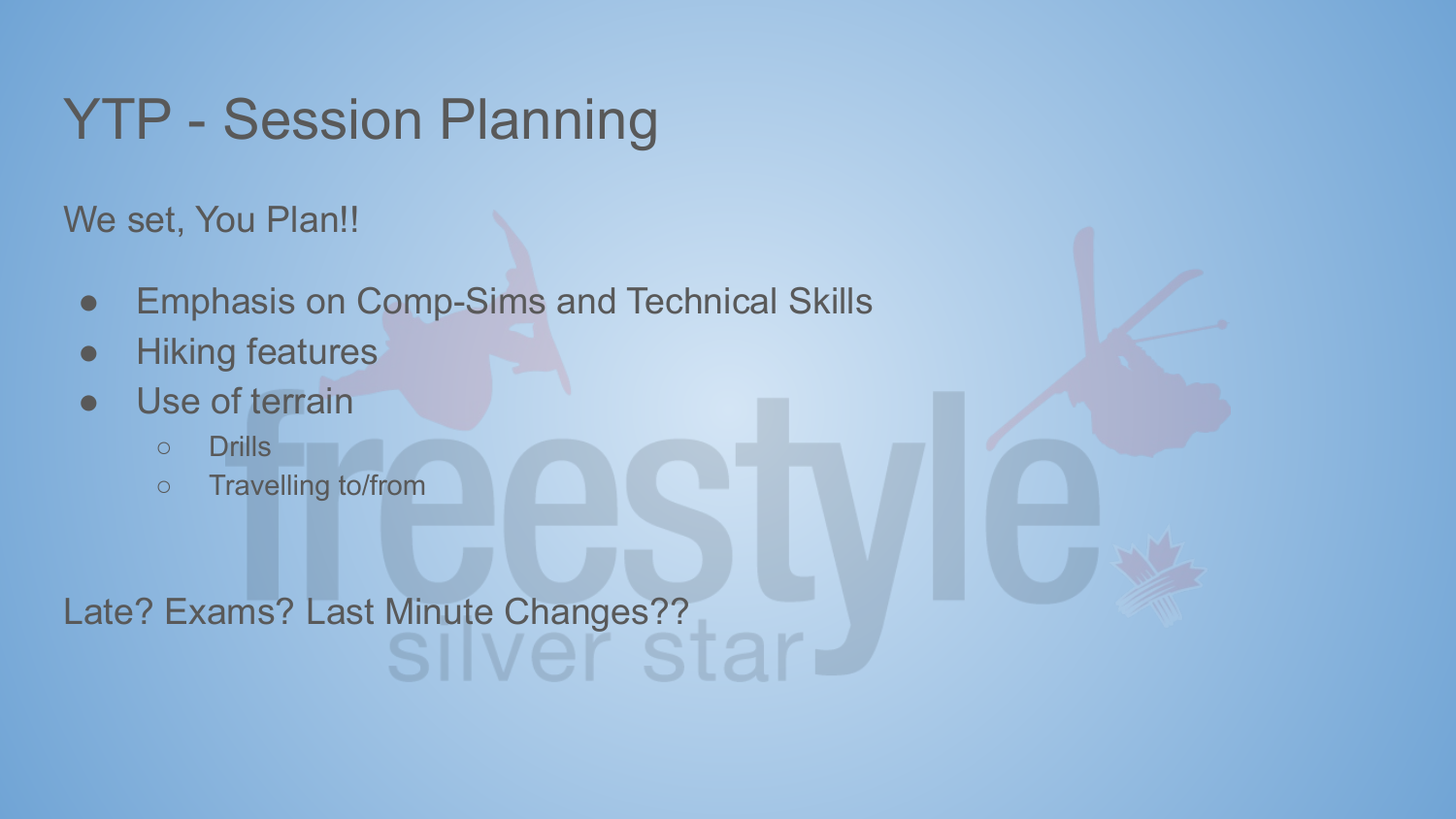#### Requests? Comments?